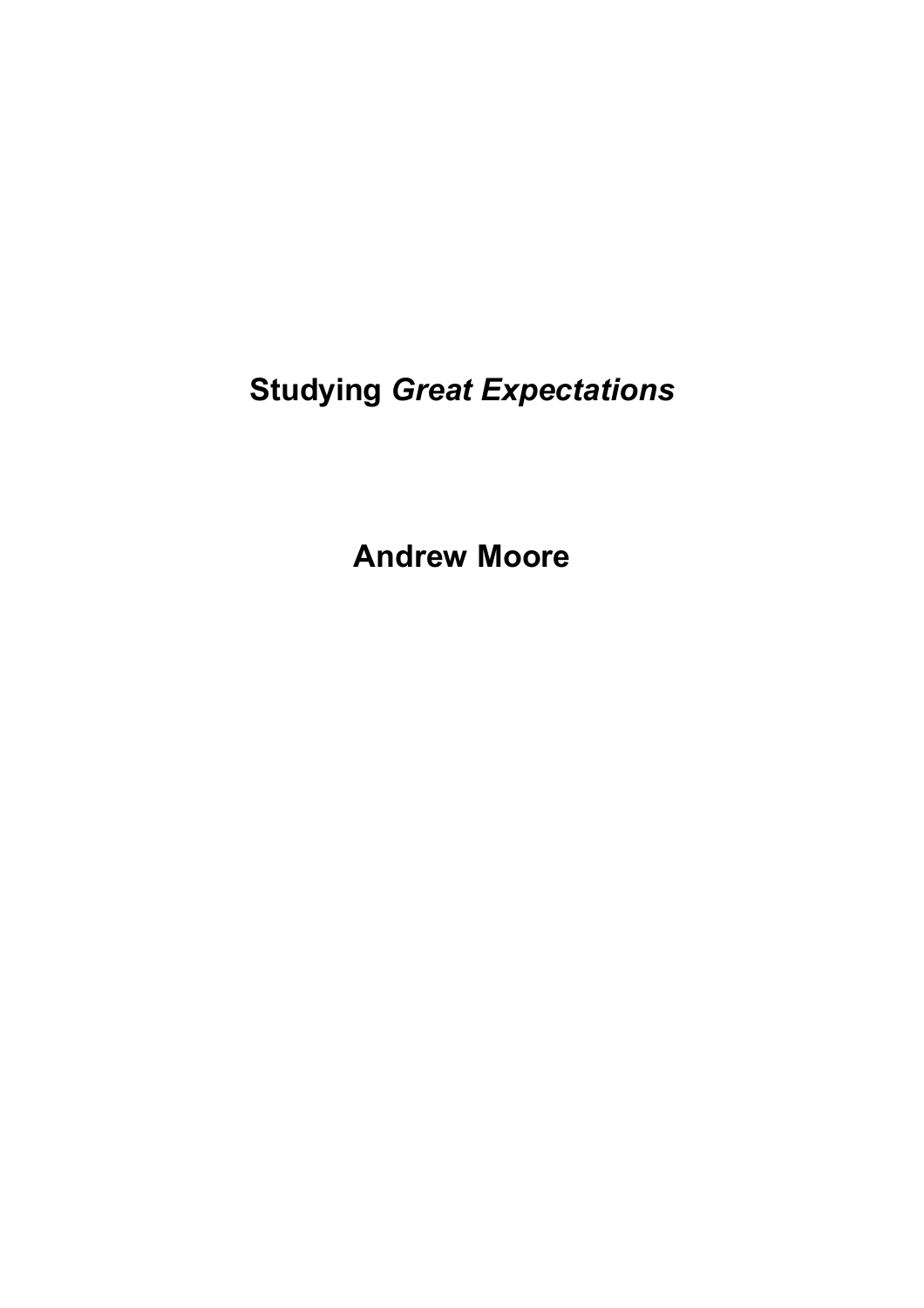## **Introduction**

This study-guide is written to help you study *Great Expectations*. It is suitable for students taking exam courses in English and English literature at Advanced (AS and A2) level in the UK, and may be helpful to able students taking GCSE courses.

1. To succeed on such courses, you need to understand the novel and, one hopes, enjoy it. You are not required to memorize the narrative, but you should know it well. Parents and teachers often encourage you to read "classic" texts, on the ground that they are "good for you". This is not likely to tear you away from your television. You may also notice that your parents and teachers do not themselves spend hours in the company of Dickens or Shakespeare. ("If it's so good, why don't you read it, dad?") So what are "classics" and why are they worth studying?

## **Telling stories**

In all ages and countries, some kind of story telling seems to have been popular. What varies is the form of the stories. In ancient Greece or mediaeval England, long poems were written to tell stories; in Athens in the 5th century B.C. and in 16th century England the popular form was plays. No one wrote novels before the last years of the 17th century, and the novel only became the most popular form in the 19th century, as more people learned to read; in our own time the feature film and television drama have become popular forms for narratives. One reason why certain of these stories are called "classics" is their popularity. In his time, Shakespeare's plays packed the theatres, in a way no other playwright could match. More surprisingly, they have continued to attract large audiences to this day. Dickens, in the 19th century, published his novels, and those of other writers, as episodes in magazines; this meant lots of people could afford to buy them. It also meant that those who liked the story, and could afford to, would buy the complete book when this was published later. For those who could not read, or could not read well, there were public readings; Dickens "performed" extracts from his works to large and enthusiastic audiences.

## **But is it still any good?**

Make up your own mind. Some things are thought to be good because they are fashionable. Some of the most popular books of the past are never touched today (mercifully). Where books remain popular over long periods of time, there is probably a good reason for this. Dickens is still widely read, although not all his stories and novels are popular. *Oliver Twist* and *A Christmas Carol* are far better known today than *Martin Chuzzlewit* and *Barnaby Rudge*. *Great Expectations* is unusual because it is considered by leading scholars to be a work of genius, but is also very widely-read by ordinary people.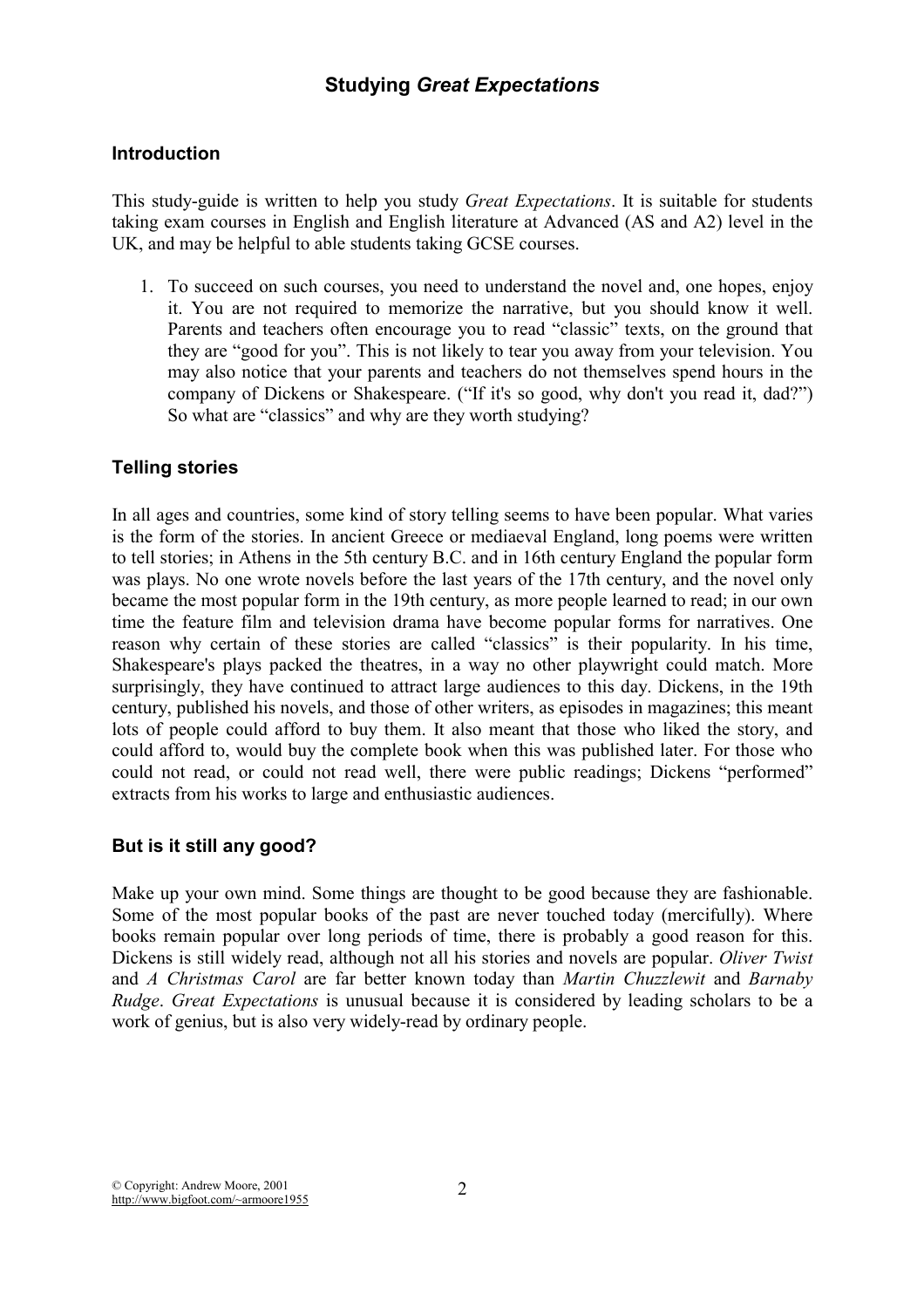### **Dickens is boring**

Studying any work at school or for an exam can make it seem boring. In the future when *Coronation Street* is studied for exams, some students will complain. Dickens uses language we find off-putting: his **vocabulary** often seems unfamiliar to modern readers, and his sentences often long and complex.

Dickens is a great lover of verbal **irony**: he uses words in such a way that he seems to be saying the opposite of what he really means; he expects the reader to understand this from the tone or the details of what he is saying.

Dickens also loves **caricature**: the peculiarities of his characters are often amplified for comic purposes; if we do not understand this, we will miss much of his humour. At a deep level, Dickens is very serious about his subjects, but on the surface, he is often ironical, sarcastic or whimsical. What is good about Dickens is his all-round strength: there is a huge range of characters, all well-drawn; places and other details are described vividly where necessary to the story and omitted where irrelevant; dialogue is lively and varied (though prone to comic exaggeration); mood and atmosphere are convincingly conveyed, while the plotting of the novels is faultless.

### **Ways into** *Great Expectations*

Once you have read through the novel (you may need published notes to help you, but these may slow you down, and you should read as quickly as you can), you should identify subjects for study. We can arrange these in categories.

One would be **characters and their relationships**. In this novel many of the characters are best considered in pairs, as they resemble or are mirror images of others. Try and arrange them into pairs or small groups.

Another category is **themes**. Themes are important ideas, which recur through the novel; often they are connected with particular characters. What, in your view, are the important ideas in this novel?

The third category is perhaps the hardest of the three to consider: this is the author's **technique**, **how** the story is told. Technique includes:

- the plot and structure;
- the style of narrative and dialogue;
- the viewpoint of the narrative;
- symbolism and imagery, and
- other decorative or "poetic" features.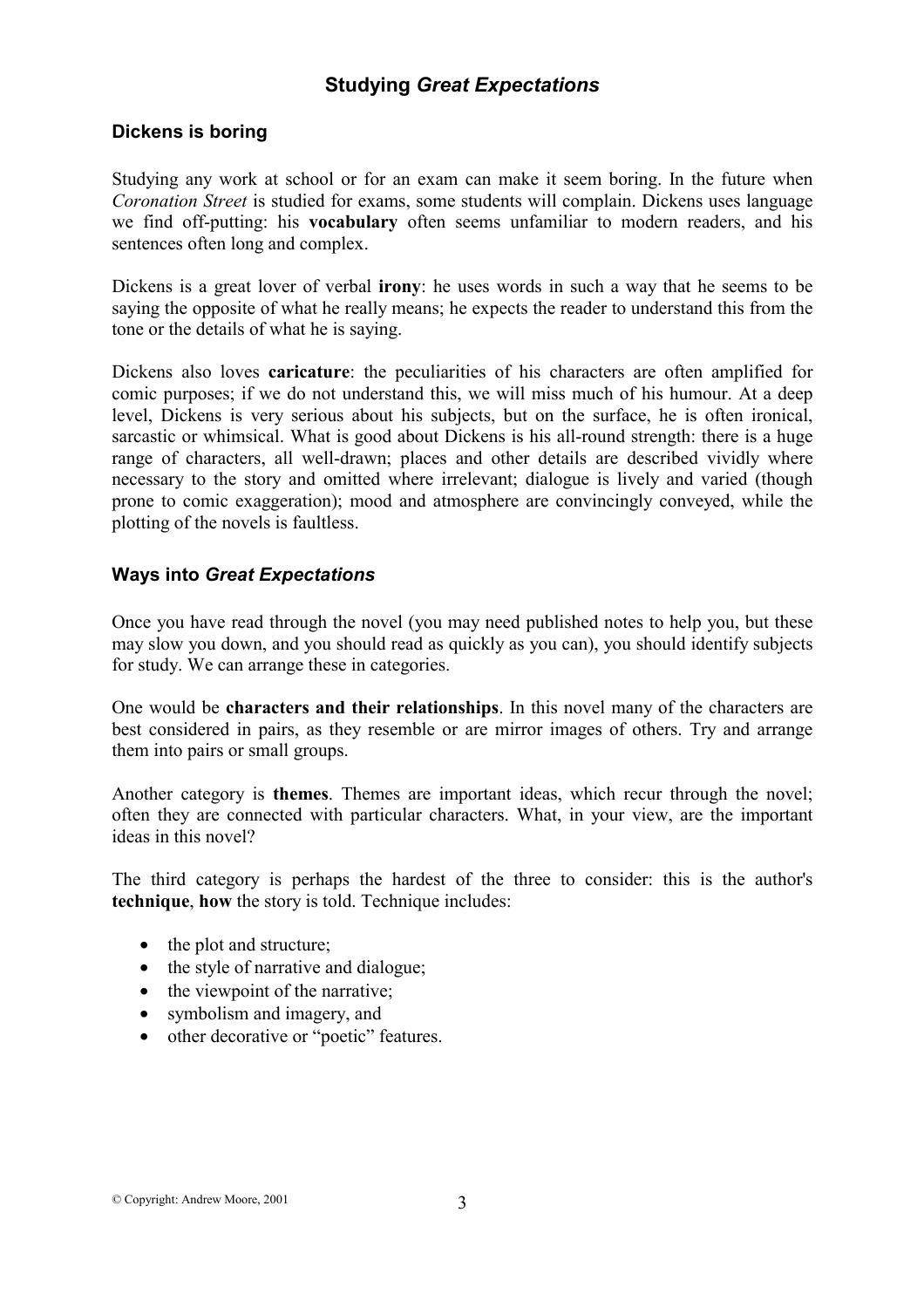You will see from this, that there are special words used for writing about literature. The best critical writing is simple and natural; in your work, you should not try to write complex or long-winded commentaries. But certain key words (like *plot* or *symbolism*) cannot be avoided, as they are the only standard names for the ideas they express. You should always ask your teacher to explain any such words that you do not understand. You can't learn maths, science or music by guessing what words stand for what ideas, and the same is true of the study of literature!

What examiners hate most is anything that looks like retelling of the story, without comment. On the other hand selected details from the story may be written about, so long as they are used to support your **comment**. In fact, interpretation of the text must be supported by evidence. Where possible, you should give the chapter number from which the evidence is taken. Do not write at great length about the first few chapters of any novel, and then leave out reference to the later parts of the novel. You must show that you know your way around the **whole** of any novel.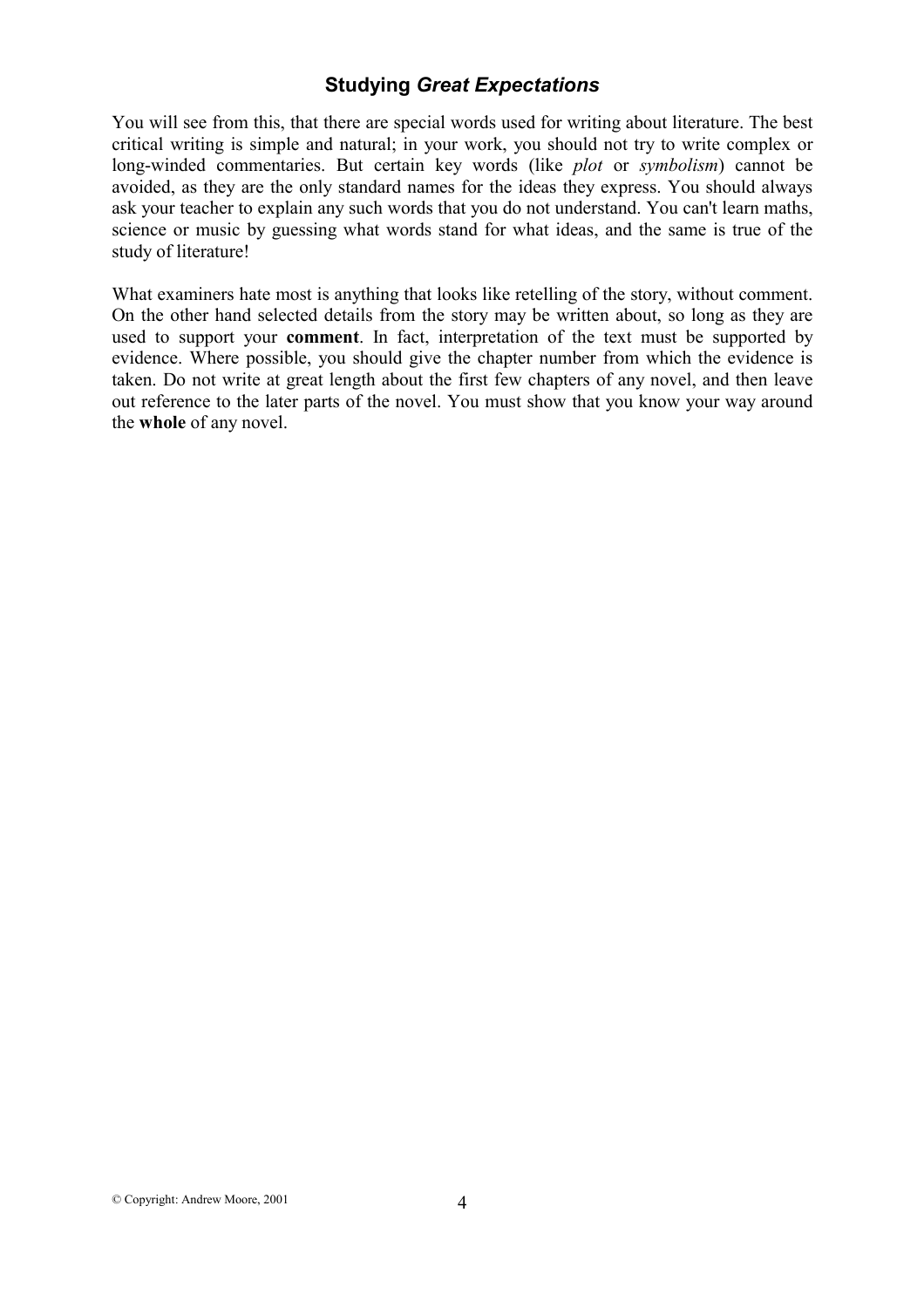### **A plan of the novel**

Here is a plan of the novel. The numbers are those of the chapters. The plan shows events and lists details. If you have not read the novel, it will make no sense. If you have read it, or as you are reading it, the plan will help you form a sense of the whole narrative structure.

### **Part 1**

- 1. Christmas Eve, afternoon: Pip meets the convict (Abel Magwitch); Pip asked to steal file and "wittles"
- 2. Joe and Mrs. Joe introduced; guns signal escaped convicts; Pip steals food
- 3. Christmas Day: Pip at the Battery; tells Magwitch of the "young man" (Compeyson)
- 4. Christmas Dinner we meet Pumblechook, Wopsle, the Hubbles; Pip said to be "naterally wicious"; tar-water; the sergeant
- 5. The soldiers; Magwitch and Compeyson; Magwitch "confesses" to Pip's crime; the Hulks
- 6. Pip's guilt; Pumblechook describes Magwitch's "theft"
- 7. Pip's education (from Biddy); Joe's lack of learning; Miss Havisham wants Pip to visit; Pip goes to stay with "Uncle"
- 8. Pip sees Estella, Miss Havisham at Satis House; twenty to nine; Estella seen as "a star"; Pip "calls knaves, Jacks"
- 9. Pip's lies about Satis; Pumblechook pretends to know; Pip tells Joe the truth; first "link" of "long chain"
- 10. The stranger in the Three Jolly Bargemen; the file and the two one-pound notes (see Chapter 28 for the sequel)
- 11. Miss Havisham's birthday; Sarah Pocket, Camilla, Raymond condemn Matthew; Pip sees Jaggers; fights Herbert
- 12. More guilt; Pumblechook's hypocrisy; Pip to be apprenticed Mrs. Joe slighted not to see Miss Havisham
- 13. Joe at Satis House given twenty-five guineas; Pip bound apprentice; dinner at the Blue Boar
- 14. Reflection on Pip's shame and ingratitude; Joe's virtues described
- 15. The half-holiday: Joe fights Dolge Orlick, Pip visits Miss Havisham, Estella abroad; Mrs. Joe assaulted
- 16. Pip's guilt at the weapon (the leg-iron); Biddy moves in; Mrs. Joe "asks" for Orlick
- 17. Biddy's virtues praised; she becomes Pip's confidante but is pursued by Orlick
- 18. Jaggers tells Pip of *Great Expectations* and secrecy of benefactor; Joe refuses payment for Pip's release
- 19. Pip argues with Biddy; Pumblechook smug; Mr. Trabb; Miss Havisham knows all; Pip leaves home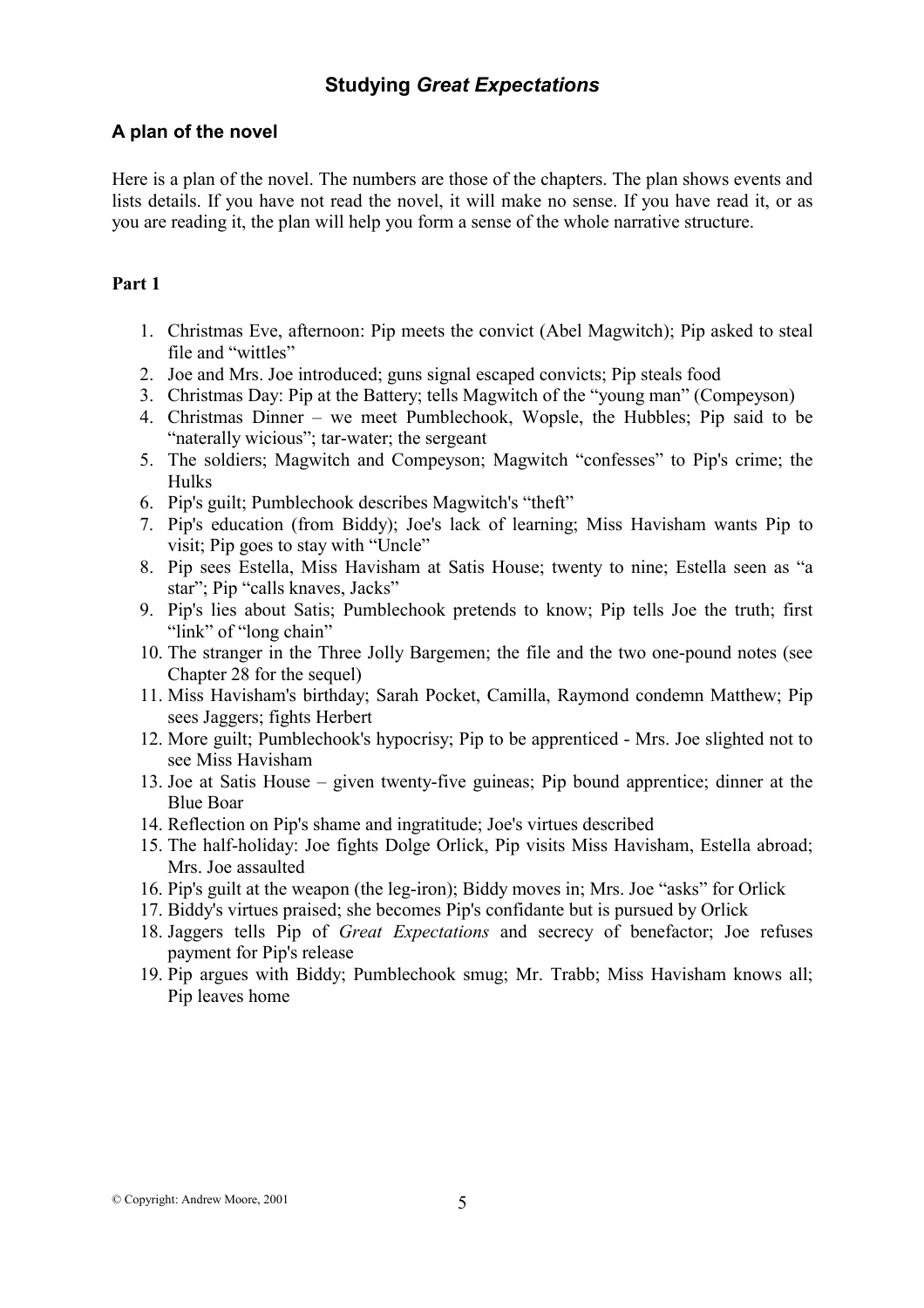### **Part 2**

- 20. Little Britain and Newgate; Jaggers at work; Wemmick; Pip to lodge with Herbert
- 21. Wemmick takes Pip to Barnard's Inn; Pip recognizes Herbert as "pale young gentleman"
- 22. Herbert tells Miss Havisham's story; the counting house; he and Pip visit Hammersmith
- 23. The Pockets' establishment; Drummle and Startop; Pip takes up rowing; the drunk cook
- 24. Pip decides to stay with Herbert; Wemmick and "portable property"; Jaggers at work
- 25. Drummle, Startop, Camilla described; Pip visits Walworth; the Castle and the postoffice; the "Aged"
- 26. Jaggers at home to Pip, Herbert, Drummle and Startop; Molly's wrists; Jaggers' interest in Drummle
- 27. Biddy's letter; the Avenger; Joe visits Barnard's Inn; calls Pip "Sir"; Joe's "simple dignity"
- 28. Pip goes to the Blue Boar; the convicts; Pip reads in local paper that Pumblechook is his "patron"
- 29. Pip visits Miss Havisham; Orlick is gatekeeper; Sarah Pocket, Estella and Jaggers; "I love her…"
- 30. Pip has Orlick dismissed; Trabb's boy; Herbert tells of Clara; the playbill
- 31. Mr. Wopsle/Waldengarver appears as Hamlet Prince of Denmark
- 32. Pip waits for Estella who is visiting London; Wemmick shows him Newgate (convict motif)
- 33. Pip takes Estella to Richmond; she tells him of Miss Havisham's flatterers
- 34. Pip's and Herbert's debts; the "Finches of the Grove"; "leaving a Margin"; Mrs. Joe dies
- 35. The funeral; Biddy to leave the forge, mentions Orlick; Pip reproaches her unfairly
- 36. Pip comes of age (November); becomes responsible for finances; asks Wemmick's advice for Herbert
- 37. Pip at Walworth; meets Miss Skiffins; her brother to advance Herbert's affairs; Clarriker's House
- 38. Estella at Mrs. Brandley's; Pip to escort Estella; takes her to Satis; quarrels with Miss Havisham; Drummle as suitor
- 39. Pip (now twenty-three) has moved to the Temple; Magwitch returns he is Pip's benefactor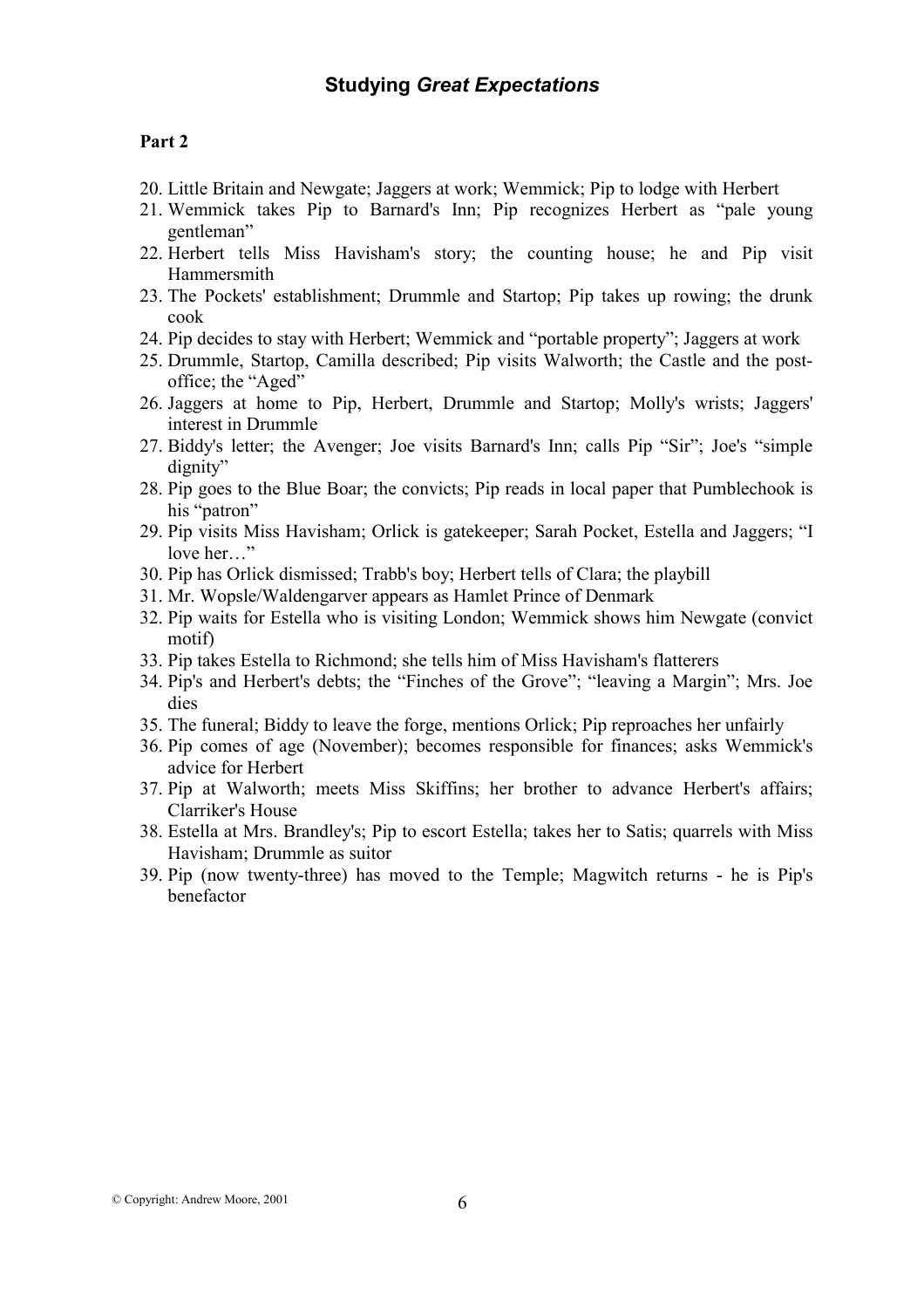## **Part 3**

- 40. The man on the stairs; "Provis" to stay; Jaggers confirms his story; Herbert meets Magwitch
- 41. Herbert advises Pip to take Magwitch out of the country; they ask him about his life
- 42. Compeyson, Sally; the death of Arthur Havisham.; the trial; Herbert's deduction about Compeyson's identity
- 43. Pip to visit Miss Havisham; Drummle in the Blue Boar; the man "like" Orlick (it probably is him)
- 44. Pip asks Miss Havisham. to help Herbert; tells Estella he loves her; Estella to marry Drummle; Wemmick's note
- 45. Pip goes to Walworth via the Hummums; Magwitch moved to Clara's house
- 46. Mrs. Whimple's: Clara and Old Barley; the boat at Temple Stairs; Pip feels he is watched
- 47. Pip fears Estella is married but will not make sure; Mr. Wopsle sees Compeyson in audience
- 48. Pip dines with Jaggers; Estella is married; Pip recognizes Molly as her mother; Wemmick tells of Molly's trial
- 49. Miss Havisham's confession and repentance; Estella's adoption; the fire; "I forgive her"
- 50. Herbert tells of Magwitch's child; Pip knows Estella is his; Magwitch has said Pip. reminded him of her
- 51. Pip receives money for Herbert; Jaggers explains Estella's adoption and advises that he keep it secret
- 52. Herbert to go East; Startop to row: Orlick's note (in Compeyson's hand); Pip accused of "ingratitude" to Pumblechook
- 53. Orlick's confession and attempted revenge; Pip rescued by Trabb's boy and Herbert
- 54. Magwitch's escape thwarted; Compeyson drowned; Pip reconciled to his benefactor, Magwitch
- 55. Pip's wealth forfeit to the crown; Herbert offers job; Old Barley dying; Wemmick marries Miss Skiffins
- 56. Magwitch convicted and sentenced; Pip tells him, before his death, of Estella
- 57. Pip ill, arrested for debts; rescued by Joe; Orlick in jail; Miss Havisham's will; Pip plans to propose to Biddy
- 58. Pumblechook at the Blue Boar; Satis House for auction; Joe marries Biddy; Pip joins Herbert abroad
- 59. Eleven years later, Pip returns; sees young Pip; meets (widowed) Estella at Satis; "no shadow of...parting"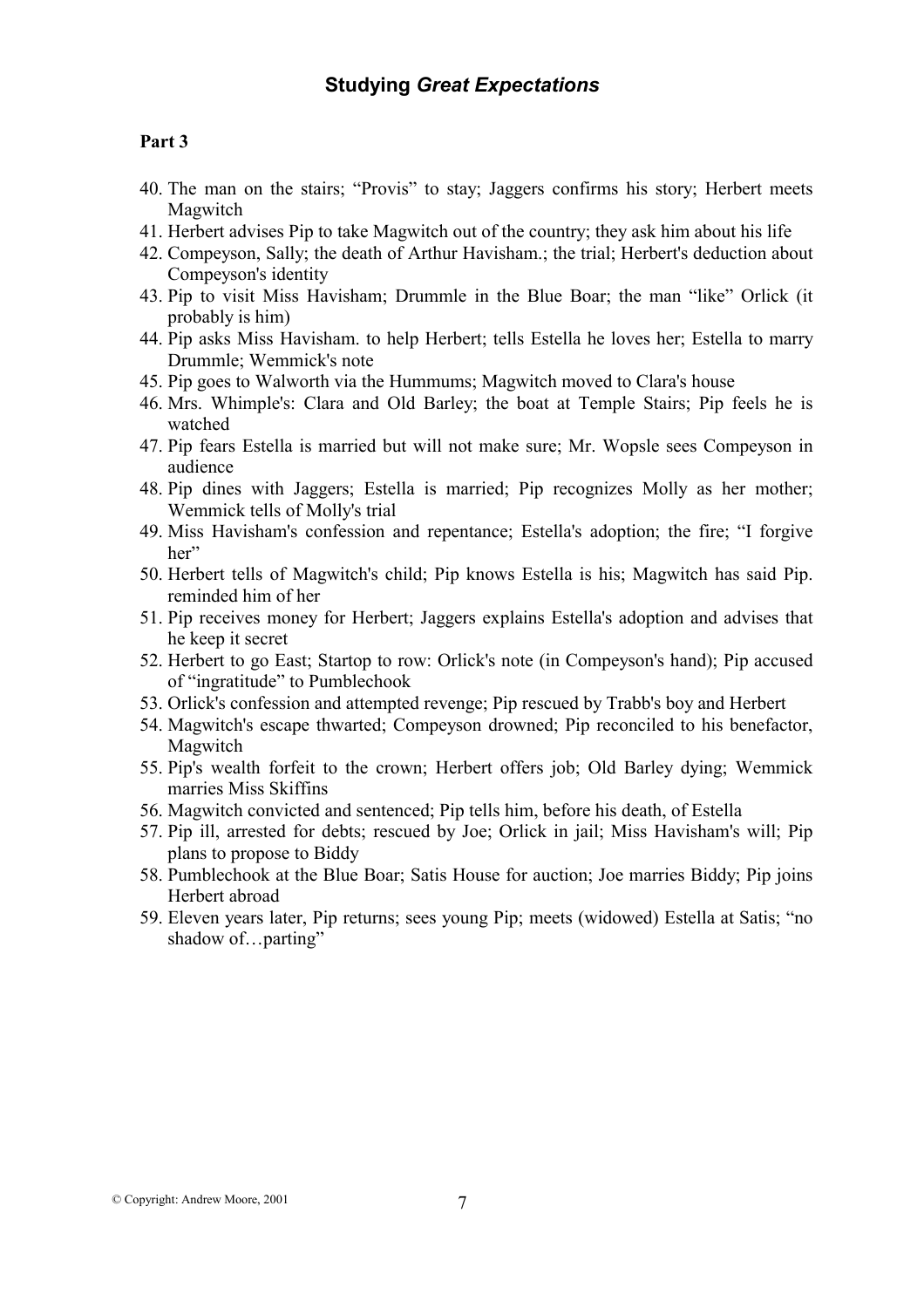### **Themes and motifs**

There is great unity in this novel: it is principally about **guilt** and **shame**, and these ideas are reinforced in many ways. Pip is made to feel guilty for being a child, yet has genuine cause for guilt in his dealings with Magwitch. Pip feels shame at his lowly origin and pride in his sudden rise in fortunes; he continually contrasts the elegant lady, Estella, with the disgusting felon, Magwitch, while chance occurrences (the two convicts on the coach, say) reinforce such thoughts. It is central to his understanding of Magwitch's essential goodness, and his reconciliation with him, that he sees the common humanity of Estella and her convict father. To idealize Estella and demonize Magwitch is recognized as an error of which Pip must repent. His acceptance of Magwitch marks his redemption in the reader's eyes. Pip's shame at his origins fuels his desire to be a "gentleman", and the novel is very much about what makes a gentleman. Other motifs (recurring images) arise out of the novel's setting: the river as a metaphor for human experience, and the mists which descend or are rising at various points in Pip's story.

## **Pip's guilt**

Dickens convincingly depicts the oppressive sense with which guilt can lie on the young mind. Pip is repeatedly told by his elders that he lacks gratitude (for them that "brought him up by hand") and that the young are "naterally wicious". The child senses the injustice of such views but is denied opportunity to dispute it, as is Joe, who correctly sees (Ch. 57) that defending Pip leads to his harsher treatment. When Magwitch forces Pip to steal from the forge, Pip believes he is guilty of a serious crime, but is unable to confide in Joe, as he fears (wrongly) that he will lose his love. Magwitch's "confession" to the theft and Pumblechook's ridiculous "explanation" of it further compound Pip's dilemma. In the novel's third chapter Pip, in the mist, sees accusers in the phantom finger-post and the clerical ox, while in the next chapter he sees how remarks about the general wickedness of youth are directed at him; while keenly aware that, as yet, his sister and Pumblechook have no reason to accuse him of vice, he has committed a crime which must at any moment be discovered.

At this stage in the novel, the reader's disapproval of the smug diners is balanced against sympathy for the "poor wretches" on the marshes articulated by Pip's "pitying young fancy" no less than by Joe's kindness to a "poor miserable fellow-creatur". On a frosty night (Ch. 7) Pip thinks how awful it would be for a man "lying out on the marshes" and seeing "no help or pity" in the stars. When Mrs. Joe prepares Pip for his visit to town, he likens himself to a "penitent in sackcloth", "trussed up" and "delivered over" to Pumblechook, who is compared to a sheriff.

Pip's visit to Satis House leads to his awareness of himself as coarse and common; he is ashamed of the limitations imposed upon him by his social class; the great opportunity of his associating with Miss Havisham has led only to dissatisfaction. The stranger with the file in the Three Jolly Bargemen and the fight with the "pale young gentleman" (Herbert) have only added to Pip's feelings of guilt. In Chapter 14, Pip explains at some length his shame and ingratitude: ironically he is guilty (as regards Joe) of the very sin of which hitherto Pumblechook and Mrs. Joe have falsely accused him. Pip's half-holiday visit to Miss Havisham gives Orlick the motive and opportunity for his attack on Mrs. Joe; while Pip's earlier meeting with Magwitch provides the weapon.

© Copyright: Andrew Moore, 2001 8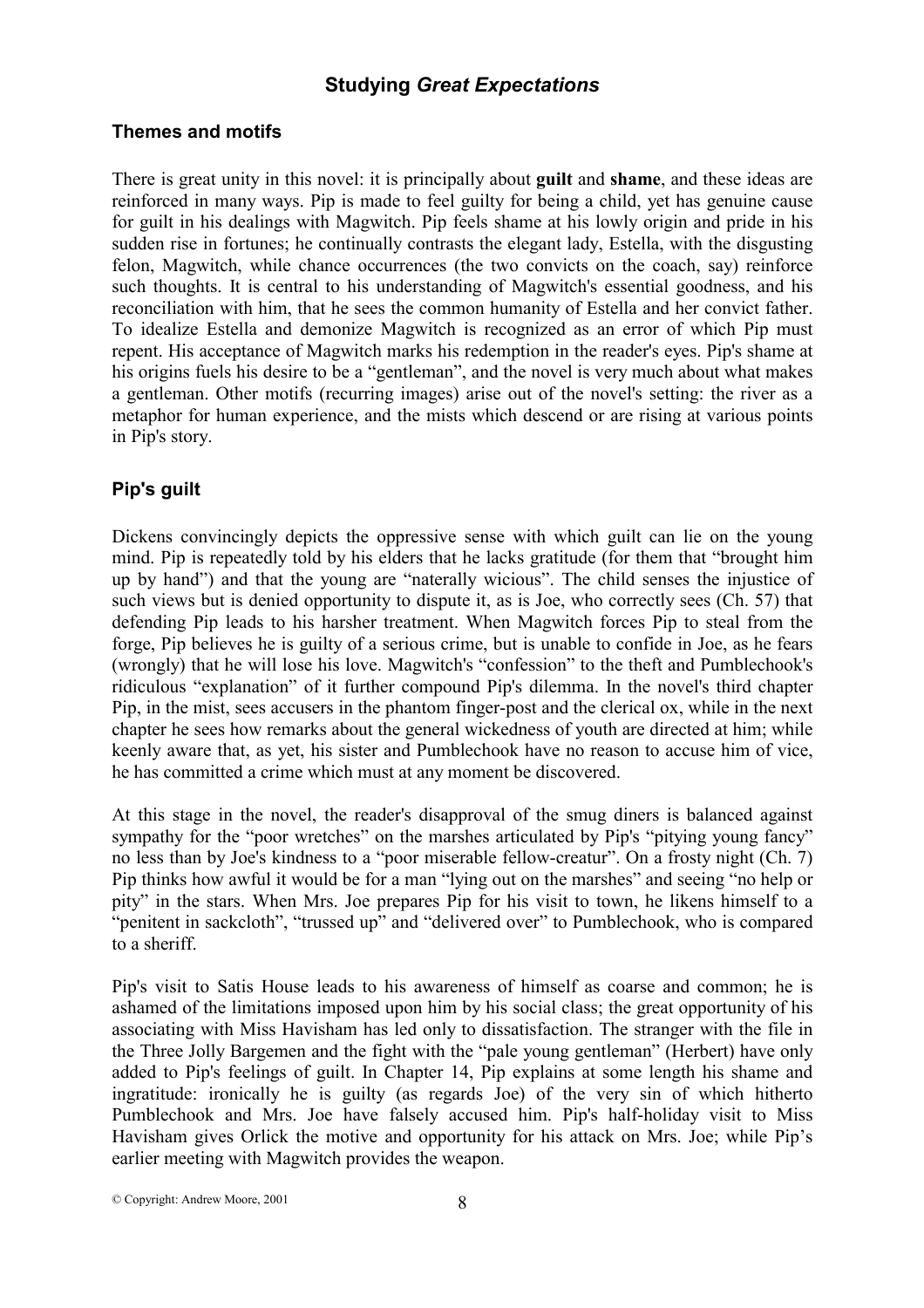Pip, his "head full of George Barnwell" at first thinks himself to be guilty; later he correctly guesses that Orlick is the assailant, but is still troubled by having provided the weapon, "however undesignedly", and contemplates confessing all to Joe, but never does so.

Pip becomes wrongly ashamed of his home and occupation and desperate to rise socially, but knows this to be impossible. Biddy wisely questions his motives but Pip, while aware of his inconsistency, cannot take her good advice, retreating into a fantasy of Miss Havisham's making his fortune. The discovery of his "great expectations" and the unusual secrecy of his patron lead Pip into an error of which neither Miss Havisham nor Mr. Jaggers cares at first to undeceive him. He becomes proud, patronizes Biddy and considers ways to make Joe a suitable companion. He is anxious to hide Joe from his London companions, though he knows them to be worthless. He is uncomfortable in behaving in this way, but not enough to alter his conduct. In narrating all this, of course, the older, better Pip is filled with shame for his betrayal of Joe.

Pip is proud to take the inherited money (as he thinks) of his adoptive fairy godmother but has a horror of his real benefactor. And yet Magwitch has, by hard work in an honest occupation, earned the wealth to make a gentleman of his "boy". Pip has, in fact, got exactly what he has wished for. When Pip meets Magwitch his snobbish distaste for the convict (for which Magwitch does not at all blame him) is only slightly restrained by recognition of what the man has risked for him. He does, to his credit, feel it his duty to help Magwitch escape and resigns himself to being his companion.

But it is only as Magwitch lies dying in the prison infirmary that Pip comes to know him and love him. The earlier shame of association with a criminal gives way to a tolerant and sympathetic view not unlike that expressed by Joe, years before, on the marshes. Pip writes critically of the sentencing of "two-and-thirty men and women" but sympathetically of the prisoners who work as nurses in the infirmary: "malefactors, but not incapable of kindness, GOD be thanked". The understanding of the common humanity of the beloved Estella and the convict has helped Pip to this view, but his addressing him as "Dear Magwitch" is sincere: he petitions the Home Secretary for mercy, he brings him comfort as he dies, and he prays for him as a penitent sinner.

Pip is now fully cured of his snobbery. He resists depending on others, but his illness makes him accept Joe's help and he is not too proud to take the job Herbert offers him. Joe's tact makes him withdraw when Pip is well, but Pip returns to the forge and is happily reconciled to Joe and Biddy. Pip has already suffered for his folly, but years of honest work and contentment with his lot in life are needed to complete his redemption. It is because he has accepted that he may never marry, that he has lost Estella, and that happiness is to be found in the friendship of Herbert and Clara, of Joe and Biddy, that his unexpected reuniting with the also older and humbler Estella is not implausible.

Pip as a child has an exaggerated sense of guilt but enough awareness to doubt Mrs. Joe's, Hubble's and Pumblechook's view of the young. He trusts Joe's judgement, but too soon mistakes Joe's lack of learning for lack of wisdom. His association with Magwitch wrongly troubles him, and his horror of the man is, even more wrongly, exaggerated by his love of Estella. Chance occurrences, always linked in the narrative with Estella, reinforce this sense of guilt (the man with the file, his reappearance later, Orlick's use of the leg-iron, a visit to Newgate and even Wopsle's recitation of the murder of George Barnwell, to say nothing of Jaggers' business and Wemmick's mementoes of crime).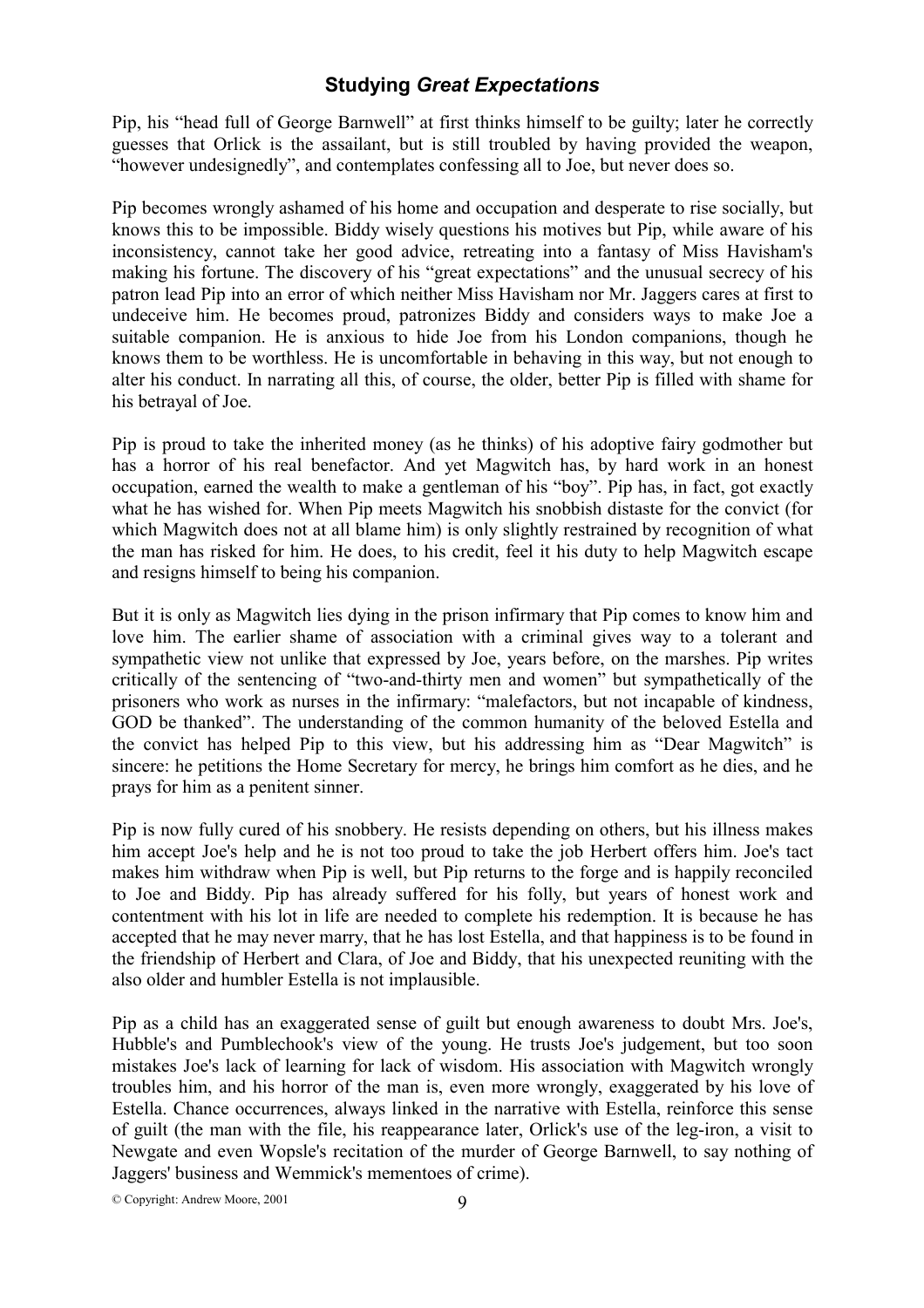But when Pip goes to London any guilt at his own crime is lost in a snobbish sense of shame at the degraded social status of the convict and the thought of how such association would strike Estella. The Estella of the last chapter might view her paternity without disgust, but there is no hint in the narrative of Pip's telling her of it (as he tells Jaggers and Wemmick). Pip has weak feelings of guilt for his treatment of Joe, but these are sacrificed to his need not to lose face with the "Finches". With the death of Magwitch and Joe's reappearance in the novel the snobbery gives way to an open confident expression of love and gratitude. The ingratitude of which Pumblechook accuses Pip is a fault he is guilty of to Joe. The narrative voice of the thirty-something Pip conceals nothing but shows all of the failings of the younger self.

## **Being a gentleman**

In the novel we are introduced to two different ideas of what makes a gentleman.

One idea is that a gentleman is made what he is by his social status or class: this is measured in terms of his understanding of rules of social etiquette (table manners and so on), habits of dress and speech and the standing of his family; of course, wealth is important, too. Even a "poor" gentleman, such as Mr. Pocket employs a number of servants. Early in the novel Pip forms this idea: meeting Estella makes him desperate to be her social equal; at the same time he becomes ashamed of his honest master, and disgusted by the recollection of his dealings with Magwitch.

A quite different standard is apparent to the reader from early in the novel, and eventually to Pip: that being a true gentleman is a matter of virtue and honesty, of having a station in life which one can fill with dignity, as Biddy says of Joe.

Dickens, in the novel, exploits the ambiguity (having more than one meaning) of the term *gentleman*. Then, as now, it would mean someone who behaved in a certain way (truthful, honest, considerate etc.). But it also carried a sense of belonging to a separate class. Gentlemen and women (or gentry) derived their wealth from owning land. This wealth had been kept in families for generations by marrying within their own class. Ordinary people would work as farm-labourers or domestic servants. Trades people formed the middle class and could, by marriage, move into the upper class. Elder sons usually inherited whole estates (to prevent their being broken up); younger sons would go into the army or navy or the church. Daughters would receive a dowry but would only inherit where there was no male child (and not always then; an estate might be "entailed" to the nearest male relation).

By Dickens' time, a new factor had entered this situation, which had hardly changed for centuries: the industrial revolution and foreign trade had enabled men of very humble backgrounds to achieve immense wealth. They might eventually retire, move to a part of the country where they were not known, buy a title, and thus gain entry to the higher social circles. These were the nouveaux riches and might be disapproved by the more "established" families. In *Great Expectations* we meet no one from the highest social ranks (no aristocrats, for example). Bentley Drummle is from a landed family but is **Mr.** Drummle (he has no title, though he is "next heir but one to a baronetcy"). We are told in Chapter 25 that Drummle's family is from Somerset, but in Chapter 43 Pip speaks to him of "your Shropshire", and Drummle does not correct him.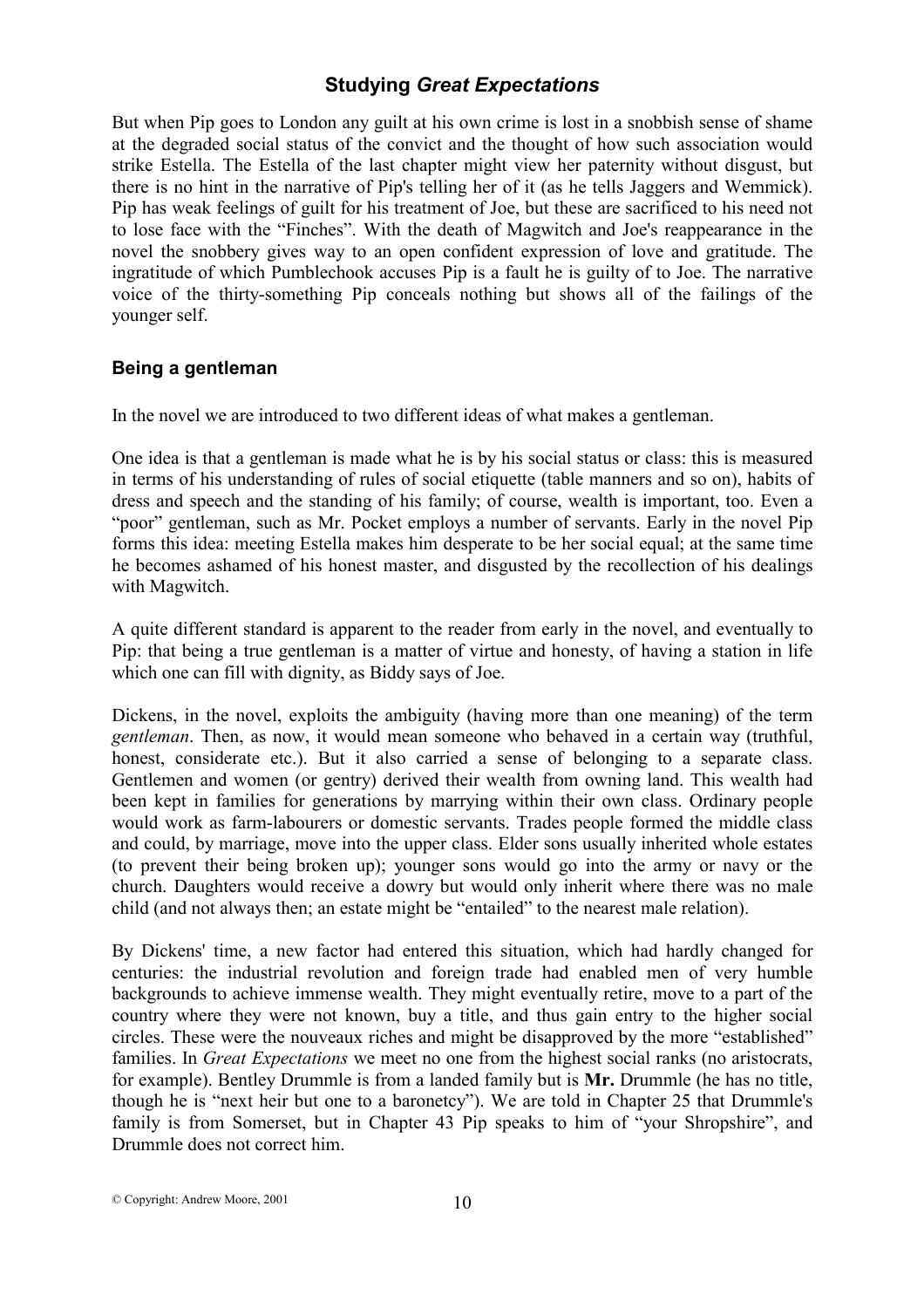It is possible that Pip is deliberately inaccurate (to annoy his rival) but Dickens would certainly be aware of the distance between the two counties. Miss Havisham's fortune comes from the brewery (now disused) at Satis. Herbert notes astutely (Ch. 22) that brewers, unlike trades people generally, are admitted to the circles of gentility: "I don't know why it should be a crack thing to be a brewer; but...while you cannot possibly be genteel and bake, you may be as genteel as never was and brew. You see it every day". And while a gentleman "may not keep a public house" yet "a public house may keep a gentleman." This explanation both accounts for Miss Havisham's (and thus Estella's) social standing and provides comment on the illogicality of Victorian notions of gentility. Magwitch's crude idea of buying the position of gentleman would seem initially absurd to Dickens' contemporary readers; and yet money has bought status for Estella (acceptable because her criminal parents are not known).

There is a paradox here: Miss Havisham with money for which she has not worked can do what is impossible for Magwitch's honestly gained wealth. The only other genteel characters we meet in the novel are the Pockets, who are related to Miss Havisham, Startop and Jaggers, who has worked his way up in society by his skill in the law. Jaggers keeps a fairly modest establishment; he is an attorney (solicitor) and cannot plead in the higher courts (see Ch. 48). He is unlike most gentlemen in working (hard) to keep up his position in society.

**Dress** and **speech** are two things that mark a person's social class. Among the first things Estella says in the novel is her reproach of Pip for speaking of "Jacks" rather than "knaves". Pip is conscious of his own dress in Satis; he repeatedly remarks that Joe looks well in his working-clothes, but in his "best" resembles a scarecrow. When Pip begins his elevation in fortune both Biddy and Joe take to calling him "sir". Pip dislikes this, but they would feel uneasy not to use formal terms to one of Pip's new station. When Magwitch returns, Pip finds it impossible to disguise him effectively: whatever he wears, he retains the bearing and actions of a convict.

Against this we can set Pip and Estella who do manage the transition from one class to another successfully. Though Estella's status as Miss Havisham's ward is known, her adoption in infancy seems to silence guesses about her origins. Even as a child she seems a perfect lady, as she has the speech and bearing to complement her dress and beauty. Her success is a challenge to those who believe "good breeding" to be essential to a lady or gentleman. The opposite of this is Drummle who is favoured by background but stupid and brutal. Pip is early aware of his uncouth manners, but needs a patient friend such as Herbert to show him how to behave. We see Herbert's excellent blend of gentle humour and patience as he teaches Pip table manners while giving him (Ch. 22) an account of Miss Havisham's deception and jilting.

Compeyson has had some advantages ("been to a public boarding-school") but, for reasons we do not know, has resorted to crime as a means to wealth. As a young man (and already married) he deceives Miss Havisham; he is later convicted for circulating counterfeit notes. It is interesting that, according to Herbert, his father claims that Compeyson is not a gentleman, because "no man who was not a true gentleman at heart, ever was...a true gentleman in manner". Quite clearly, Compeyson is not a gentleman "at heart"; but he **does** have the outward manners of a gentleman. If Mr. Pocket is referring to such things as table-manners and delicacy of speech, he is wrong, but if he means Compeyson's whole conduct towards others he may be right, and this leads us to considering the second sense in which we come to understand the term "gentleman".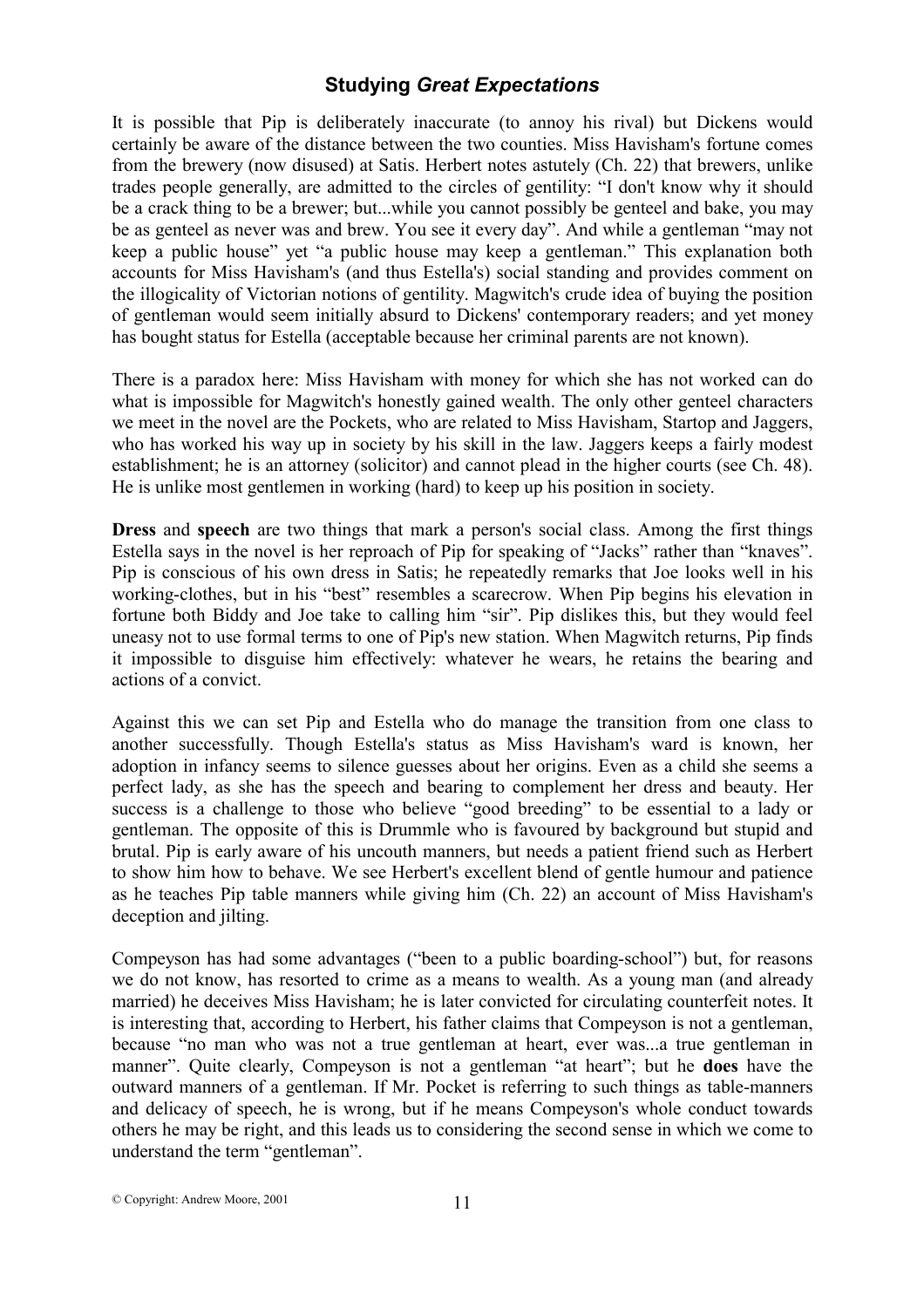It was obvious even to the most conservative reader in Dickens' own day that social class and virtue did not regularly overlap. This leads to the notion of a gentleman or lady as someone who acts with integrity, who occupies with dignity his or her own proper place in society. Dickens quite clearly approves of social mobility for those, like Pip, who have the means to achieve it. But he recognizes that this is more the exception than the rule. Joe does not want to be a gentleman; he has a craft and a position in the village's society, which "he fills well and with respect". If we consider this second sense of the term, we will see that Dickens arranges characters (this is plausible, because Pip, as narrator, sees them in these terms) according to their integrity or lack of it.

Thus we contrast Joe with the hypocrite Pumblechook; Matthew Pocket with his toady relations; Drummle with Startop or Herbert; Magwitch with Compeyson; the young Biddy with the young Estella, and so on. Dickens does not make the sentimental error of supposing all village people to be simple but good, while those in the town are bad. There is a range of types in both places, from Biddy to Orlick, from Herbert or Wemmick to Compeyson.

Pip wants to be a gentleman so he can win Estella. His thinking of his expectations in romantic terms, with Miss Havisham as fairy godmother, suggests that this is an immature and foolish notion. The ridiculing of Pip by Trabb's boy is just, in a way: although Pip has not snubbed the boy, he has treated Joe and Biddy badly, by staying at the Blue Boar, rather than his old home. At the end of the novel, we believe, Pip **has** become a true gentleman: he no longer cares for outward pretence, he is reconciled to Joe and Biddy, he has abandoned his romantic delusions and he has worked for his (modest) wealth. His new position he owes to the one virtuous use he made of Magwitch's money (setting up Herbert in business).

The Estella of the final chapter is also a lady in a truer sense than the young snob or the callous heartbreaker of earlier times. Herbert and Biddy are exemplary in their industry, patience, tolerance and good sense (although Herbert is led into extravagance by Pip); while the most virtuous character in the novel, Joe, is the subject of frequent comment by Pip, in regard to his ignorance or rejection of conventions of genteel conduct.

Although Dickens examines issues of social class with seriousness, there is also much humour in the treatment. The convict's quaint notion of "buving" a gentleman as good as any other one is laughable, all the more so because Magwitch almost succeeds (he seems pleased to find Pip rather snobbish; Ch. 39). The reactions of such as Pumblechook and Trabb to Pip's changing prospects are comic in their extravagance (Pumblechook's continually asking to shake Pip's hand, Trabb's abuse of the boy "morally laid upon his back" by "the stupendous power of money").

The folly of those for whom being a gentleman is a matter of show and outward forms of conduct is perfectly exemplified by the "Finches of the Grove". A ridiculous example of how common sense is defeated by such superficial judgments comes in Chapter 23. Sophia, the Pockets' housemaid, has reported the cook for being drunk and having stolen the butter, to sell it. Although her husband sees this for himself, Mrs. Pocket complains of Sophia as a mischief-maker and defends the cook for having always been "a nice respectful woman" and for having supported Mrs. Pocket's deluded idea of her own value by claiming she "was born to be a Duchess".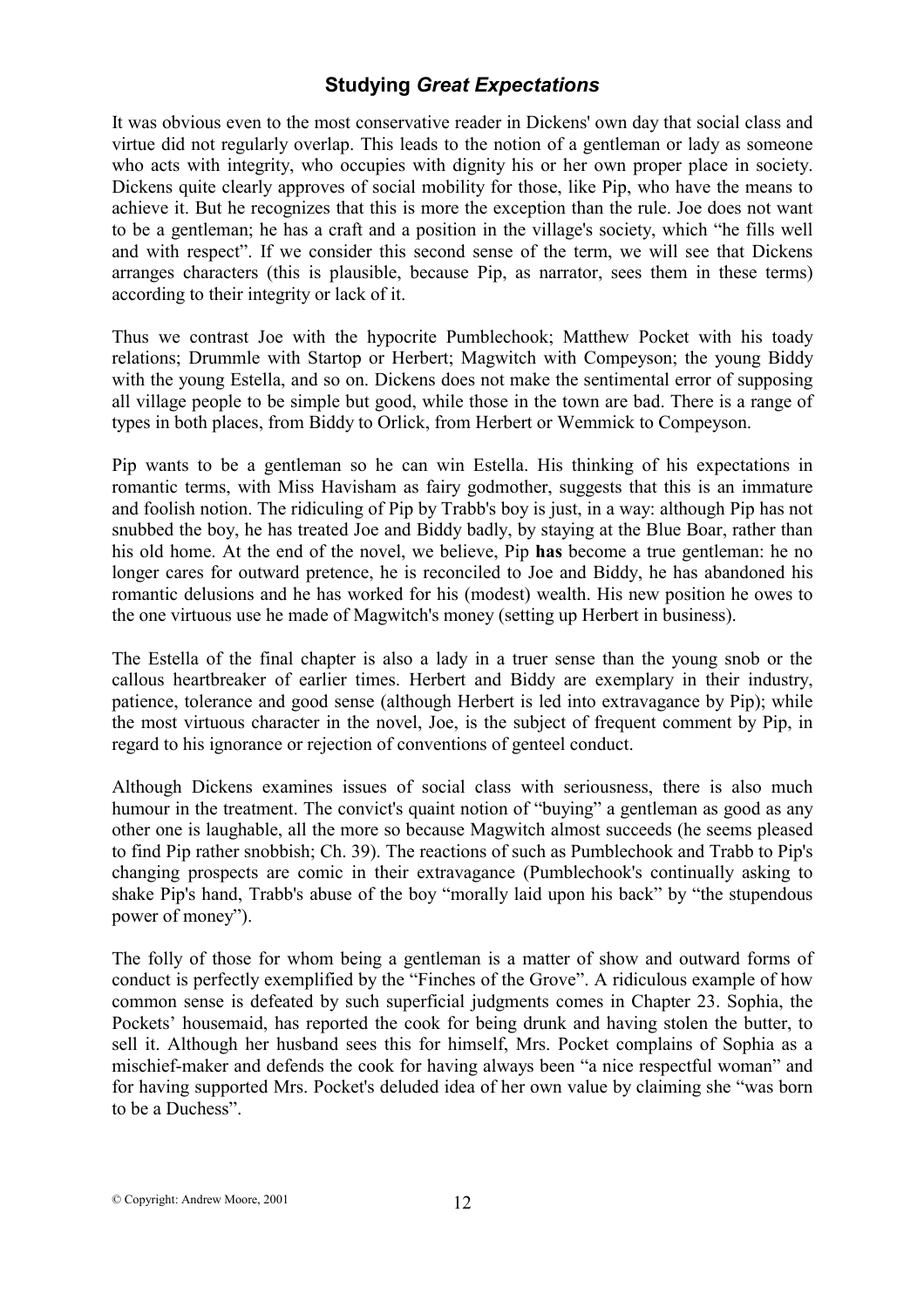### **Crime and punishment**

Just as obviously as Dickens examines issues of social class in *Great Expectations*, so he reveals an interest in crime.

### **Pip's benefactors – real and supposed**

As Magwitch appears in the novel's first pages, the reader understands what Pip only observes: the man is an escaped convict who has suffered great hardship. Pip sees Magwitch only twice more, before his wholly unexpected return (Ch. 39), some sixteen years later, and yet Magwitch has been the unseen influence in Pip's life, which he has mistaken for Miss Havisham.

She and Magwitch are connected in more ways than in their being Pip's supposed and real benefactors. They are linked through Compeyson, her suitor and Magwitch's mentor; Estella, his natural and her adoptive daughter, and through Jaggers, who acts for both. Though Magwitch is absent for much of the novel (he boards the Hulk in Ch. 5, and reappears in Ch. 39) there are constant hints of his unseen hand. When his messenger brings Pip a small present, he shows Pip a file; and later this same convict is overheard by Pip recounting this incident to another. Here Pip cannot help remembering Magwitch, but at other times he does so without such clues, and often thinks of him at times when he is concerned for Estella: this is made plausible as being Pip's own worst fear of why he is unfit for her. It is thus thematically perfect that she should be the child of Magwitch.

When Orlick (as we learn later in Chapter 53) picks up the leg-iron, he has no idea Pip has helped in its removal. So when it is found beside Mrs. Joe, Pip feels guilty for the attack on her, knowing whose it was.

It is natural enough that Magwitch in New South Wales should appoint a lawyer to be Pip's guardian. It is not necessary for Pip to lodge in Little Britain, however. But by doing so, he is close to Jaggers' practice and sees him at work; he listens to Wemmick's gruesome criminal anecdotes, and is able to visit Newgate. When Magwitch returns, Pip becomes familiar with the penal system at first hand, even petitioning the Home Secretary. Reminders of crime abound for Pip in London, but even in the village, as well as the nearby Hulks and the mystery of the assault on Mrs. Joe, there are such seemingly trivial details as (on the very day of the attack) Mr. Wopsle's performance of George Barnwell. The same Mr. Wopsle, two chapters later, is reading from a newspaper the account of a "highly popular murder", when Jaggers enters the pub, and cross-examines him.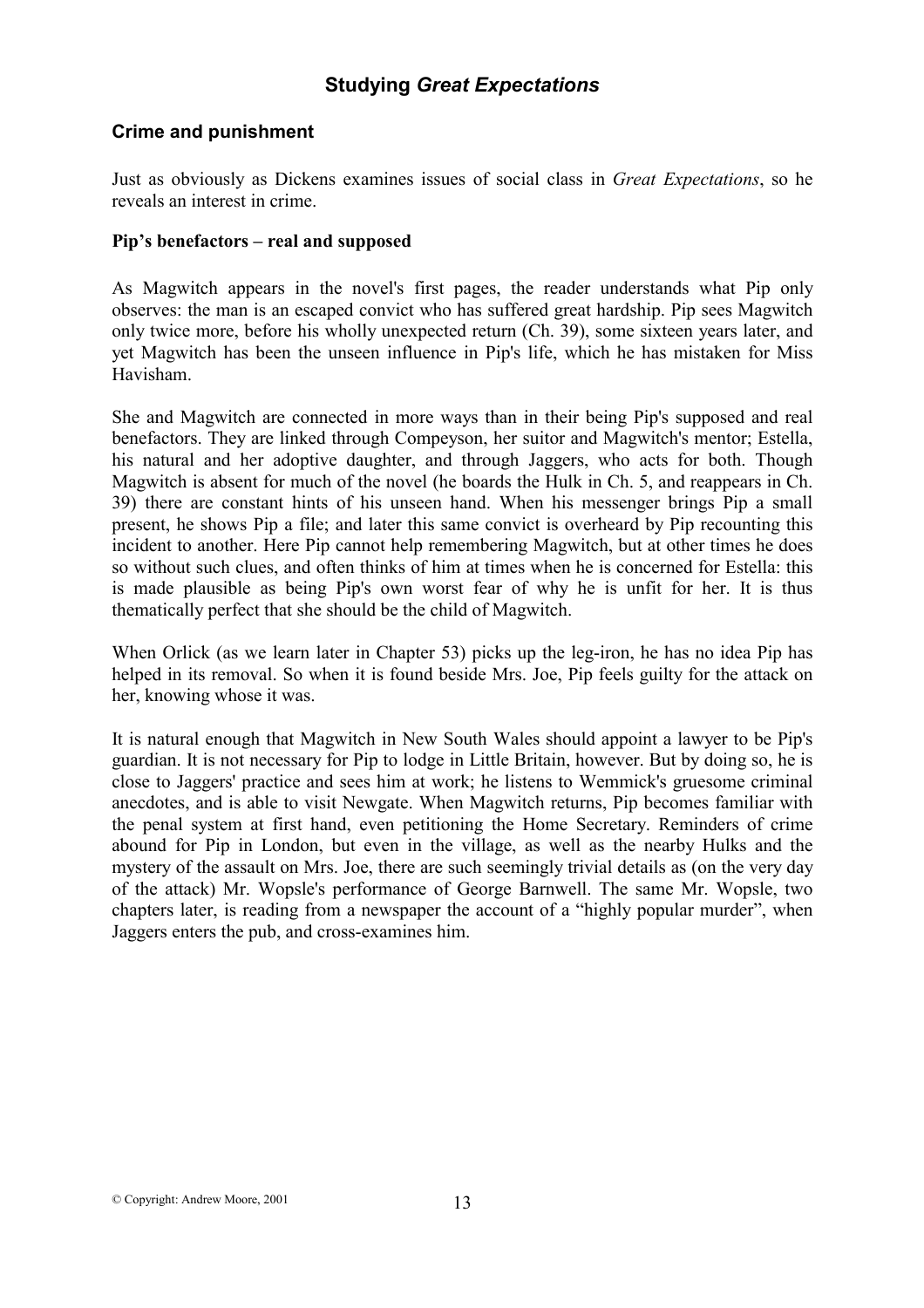### **"Dolge" Orlick and Compeyson**

Orlick is a simple but evil character, abetted in his crimes by low cunning. He assaults Mrs. Joe who has earlier forced Joe to fight him, even though Joe has allowed him the half-holiday which caused the quarrel, he attempts to murder Pip, being thwarted by Trabb's boy and Herbert, he is in league with Compeyson, and he completes the catalogue of his crimes by his raid on Pumblechook's premises, for which he is imprisoned. Orlick is punished somewhat lightly, as his worst crimes are not widely known, and Pip has no interest in pursuing him for them. Dickens soothes our possible objection to this by reducing Orlick – terrifying as he prepares to kill Pip with a stone-hammer – to a rather comic status but also making him the means of punishment for Pumblechook, who, appropriately, has his mouth stuffed with flowering annuals to prevent his crying out. Unlike Orlick, Compeyson rarely appears in the novel in person, but, like Magwitch, is an unseen influence. We see him (twice) on the marshes and once more when he is drowned. Mr. Wopsle also sees him in a theatre audience; he has been behind Pip, who has not observed him.

Where Orlick is a very tangible flesh-and-blood presence with a characteristic bluntness of speech (he calls Pip "wolf" and says to Mrs. Joe: "You're a foul shrew, Mother Gargery"), Compeyson is shadowy and elusive. He lurks in darkness, he can copy any handwriting (illiterate Orlick admires this) and speaks little in the novel, although he has been a very persuasive speaker in his earlier deceptions.

Orlick is brutal, but harms only Mrs. Joe (indirectly bringing Joe and Biddy together). Compeyson, though he seems to dislike physical violence, is far more effective in his villainy: he blights the lives of Miss Havisham and her weak half-brother, and of Magwitch, to say nothing of the many victims of his crimes of whom we do not know, and he harms, indirectly, Estella and Pip, whom Miss Havisham and Magwitch use to get even with him, and with the world which (they wrongly think) he represents.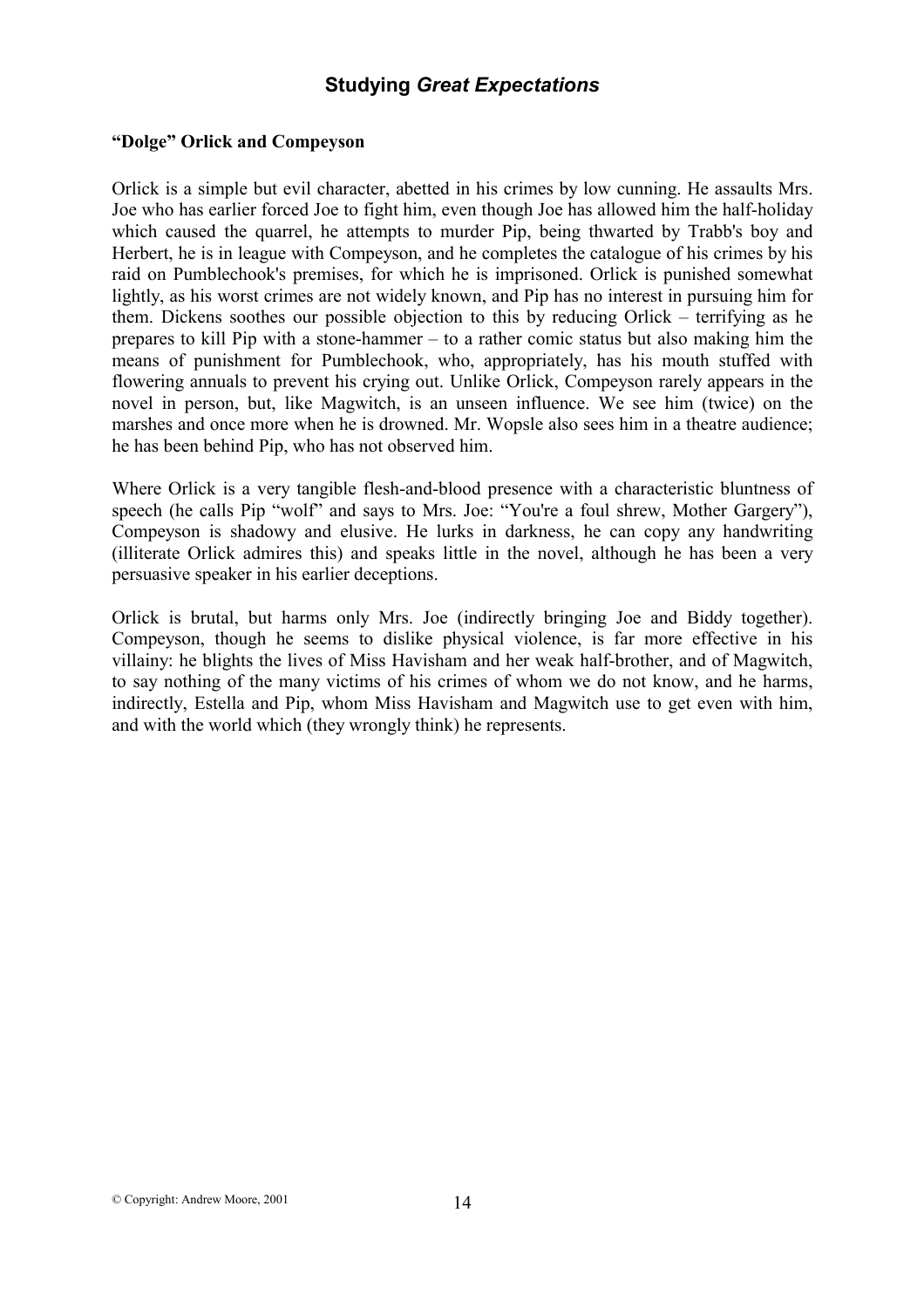### **Magwitch and Compeyson**

Though Compeyson has harmed Magwitch, his treachery in their trial and Magwitch's harsher sentence have been his undoing: Magwitch will stop at nothing to destroy Compeyson. Magwitch loses the chance of freedom at the start of the novel to return his enemy to prison. Though Magwitch is a generous man by nature his sense of the great injustice done him, which the world cannot see, prompts him both to expose Compeyson for what he is, as well as to punish him. Compeyson does not ultimately profit from his crime. He is in constant fear of Magwitch's vengeance, and in the very moment of supposed relief from this, as Magwitch is captured again, he receives the punishment he has long feared. As he goes over the side of the boat, Pip sees on his face "a white terror" which he "shall never forget".

Death by drowning is a horrible end, which Dickens reserves for some of his worst villains (Daniel Quilp in *The Old Curiosity Shop*; Bradley Headstone and Roger Riderhood in *Our Mutual Friend*). Compeyson's treachery appears to the last: Wemmick's mistake in advising the attempted flight arises from a belief that Compeyson is absent. "I can only suppose now," says Wemmick (Ch. 55), "that it was a part of his policy... habitually to deceive his own instruments".

If Compeyson is a mystery of evil, Magwitch is an open book. Of those deceived by Compeyson Magwitch is the one ripest for exploitation. He has had no advantages in life, and has had his trust abused by everyone. It is no doubt Pip's keeping of his trust which inclines him to "adopt" the boy. He is capable of violence, but is a naturally affectionate and generous man. His dealings with Molly show him to behave honourably according to the customs of his class: he "marries" her "over the broomstick" and stands by her until he agrees to the separation which Jaggers uses to save mother and child.

As Pip comes to know Magwitch, so his ideas about criminals in general are modified. He distinguishes between the criminal by choice (Compeyson) and those driven to crime by desperation (like Magwitch). Pip notes the decency of the prisoners who serve in the hospital, and works to save Magwitch from the gallows. His punishment has been made tolerable by the notion of working for his "gentleman", but eventually it becomes intolerable not to see Pip enjoying the fruits of his labour. Having seen this (and not knowing his property is forfeit) he has no fear of death. In a fine episode Dickens attacks the barbarity of the system which sentences thirty-two people at a time, then mocks the pompous judge who singles out Magwitch for especial censure. Where the judge speaks at length, Magwitch is a model of brevity and humour: "My Lord, I have received my sentence of death from the Almighty, but I bow to yours."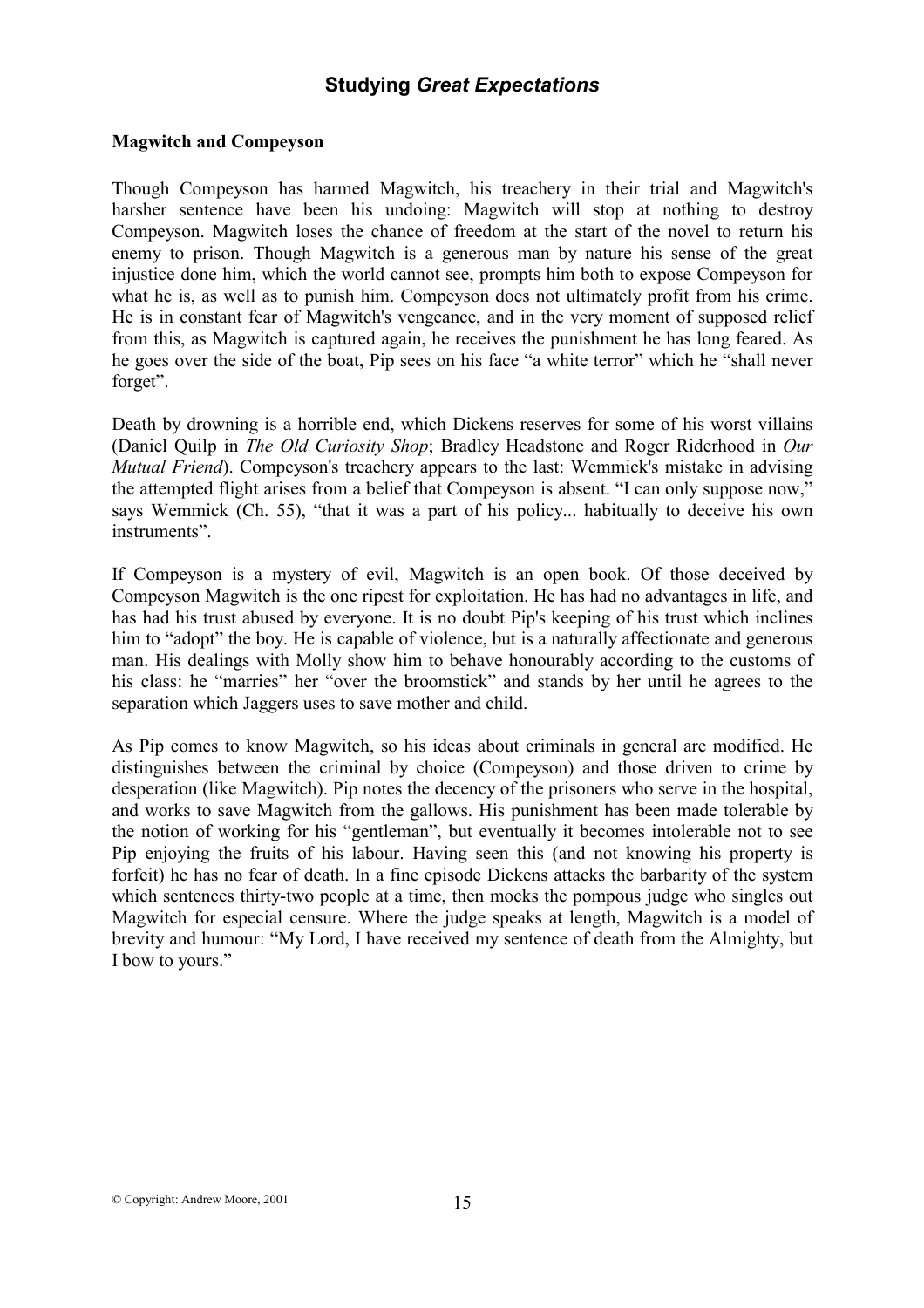### **The narrative voice**

### **Pip as narrator**

Pip is a character in the story whom we can study, as any other character; but his is the novel's narrative voice. Dickens, in *Great Expectations*, shows enormous skill in his control of the narrative.

- First, we should note how, without any great variation in Pip's own narrative style, a vast range of characters is introduced. This is largely achieved by allowing these characters to speak for themselves.
- Second, Pip is able to convey the viewpoint both of his younger self (from the simple child of the novel's opening to the young prig of the middle chapters) and of the mature narrator: he is merciless in exposing his faults, allowing them to appear by the honesty of his narration rather than passing judgement.

He does pass judgement on others for good (Joe, Biddy) or ill (Pumblechook, Orlick), but these judgements do not seem to the reader to be simple personal likes or dislikes; they are convincing, because they are borne out by the words and deeds of these characters. Thus Pip tells us of Herbert (Ch. 22), that he has seen no one else who expresses more strongly "in every look and tone, a natural incapacity to do anything secret and mean". In Chapter 27, Dickens illustrates perfectly the gulf between the embarrassment of the young prig at Joe's provincial speech and outlandish dress, and the adult Pip's understanding of the moral stature of the man:

"I had not been mistaken in my fancy that there was a simple dignity in him. The fashion of his dress could no more come in its way, when he spoke these words, than it could come in its way in Heaven".

Earlier (Ch. 19) Pip gives an account of a conversation with Biddy: he wishes her to educate Joe so as to make him a more suitable companion to the gentleman, who plans to "remove" him "into a higher sphere". When Biddy retorts that Joe "may be too proud to let anyone take him out of a place that he is competent to fill, and fills well and with respect" she is accused by Pip of envy. Pip (as narrator) has so presented the conversation as to ensure the reader's disapproval of his own conduct and approval of Biddy as a person, and in her view of Joe.

Joe and Magwitch are not "gentlemen", but they work for their living; each finds dignity in honest toil (though Magwitch, as if to hit back at those who have injured him, mistakenly uses his wealth to set Pip up as a gentleman). Contrast this with the indolence of those who style themselves "the Finches of the Grove". If Joe is out of place in London, so much the worse for London, and his remark of Barnard's Inn, that it "may be a werry good inn" by London standards, but that he "wouldn't keep a pig in it" is all the more damning of Barnard because we know Joe is **not** trying to give offence (his subsequent comment about fattening the pig and eating him "with a meller flavour on him" shows that Joe is not speaking figuratively here!).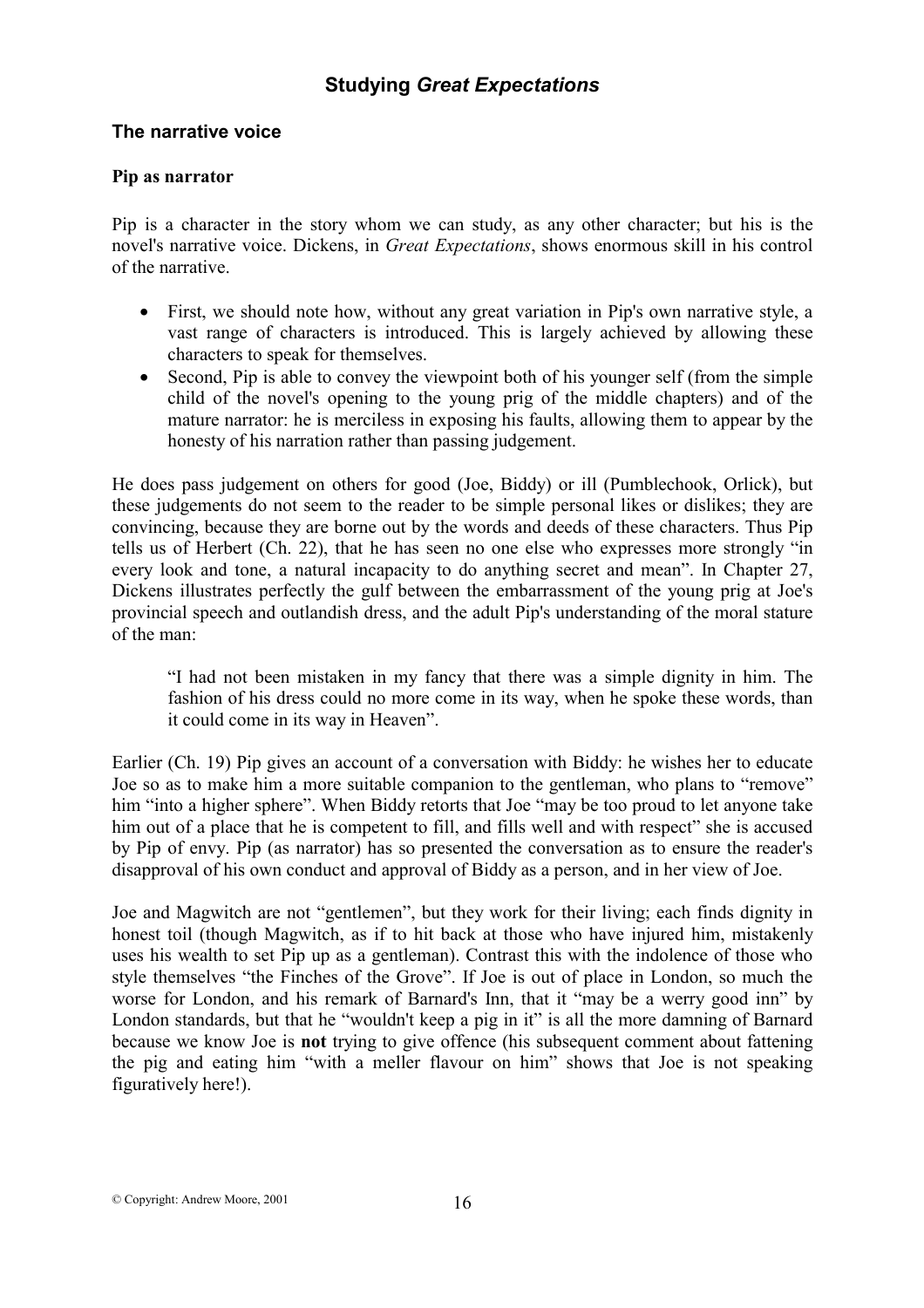Dickens allows Pip to speak with a distinctive voice: the story telling is vivid, the sentences fluent and varied and the honesty of the narrator is shown in his self-condemnation. The opening chapter is remarkable for the switching from the child's state of mind to the explosive appearance of Magwitch. Dickens is prepared to allow Pip to depart from normal grammar in the paragraph beginning: "A fearful man". Note the precision with which details of Magwitch's appearance are listed, his quirks of speech ("Pint", "wittles") and his treatment of Pip, as when he turns Pip upside down and Pip sees the church steeple "under my feet"

On the other hand the narrator perfectly conveys the child's ignorance: Pip notes that the man eats the bread but does not understand why he should be so ravenous; later he asks Joe what a convict is: here he seems not to know that Magwitch is a convict. Some comments are strikingly acute: when Mrs. Joe says: "You may well say churchyard, you two", Pip notes that: "One of us, by-the-bye, had not said it" and when the sergeant says he has mentioned the nature of his errand to "this smart young shaver", Pip notes, in parenthesis, that "he hadn't". As well as presenting the child's view of things, the adult narrator allows adult observations about the young Pip's situation and those around him, as when we read that he and Joe going to church "must have been a moving spectacle for compassionate minds". These observations are often marked by humour and irony; indeed Pip is allowed to share Dickens' eye for the comic in human behaviour, and the novel abounds in memorable comic phrases, as in the description of Biddy's grandmother:

"Mr. Wopsle's great-aunt kept an evening school in the village; that is to say, she was a ridiculous old woman of limited means and unlimited infirmity, who used to go to sleep from six to seven every evening, in the society of youth who paid twopence per week each, for the improving opportunity of seeing her do it."

The most sustained comedy in the novel is in Chapter 31, which is barely necessary to the plot (save for its preparation for the later episode where Wopsle sees Compeyson in the theatre). Pip is merciless in his account of the deficiencies of the performance of *Hamlet* that he attends.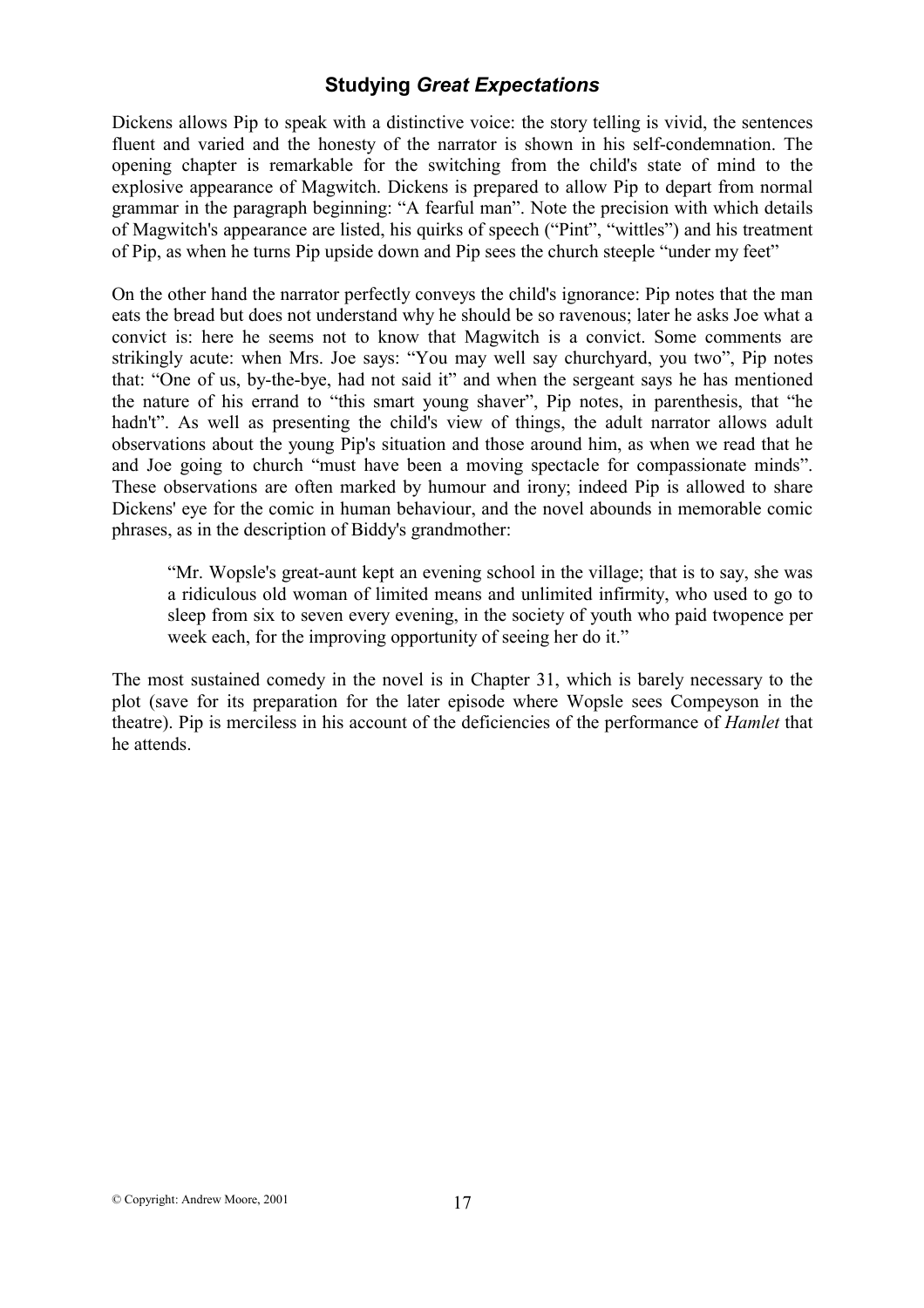### **Other voices**

Pip may have a distinctive voice, but allows others to speak with their own voices in a way which establishes character: Joe is uneducated but often most articulate, as when he observes of his blacksmith father: "he hammered at me with a wigour only to be equalled by the wigour with which he didn't hammer at his anvil", or as in the comment on Barnard's Inn quoted above. The hypocritical Pumblechook, the cold Mrs. Joe, polite but plain-speaking Biddy, the snarling Orlick, the rough but kindly Magwitch and the "twin" versions of Wemmick - all these (and many more) have their characteristic voices.

Of course, Dickens exploits the conventions of first-person narrative with skill: we can believe that the story is all Pip's but the voice is not unlike Dickens' own in third-person novels. More tellingly, Pip is able to recall verbatim complete conversations which take place when he is seven, even though he is at least in his mid-thirties when he is supposed to be telling the story. Good examples come in Ch. 7, where Joe speaks at length, and in Ch. 11. On the other hand we can suppose that Pip would recall the substance of the conversation, Joe's actions with the poker and Joe's general turn of speech; for this reason the convention of presenting the conversation and Joe's gestures as if exactly recalled is perfectly plausible. Indeed, it only strikes one as odd if is pointed out, as here.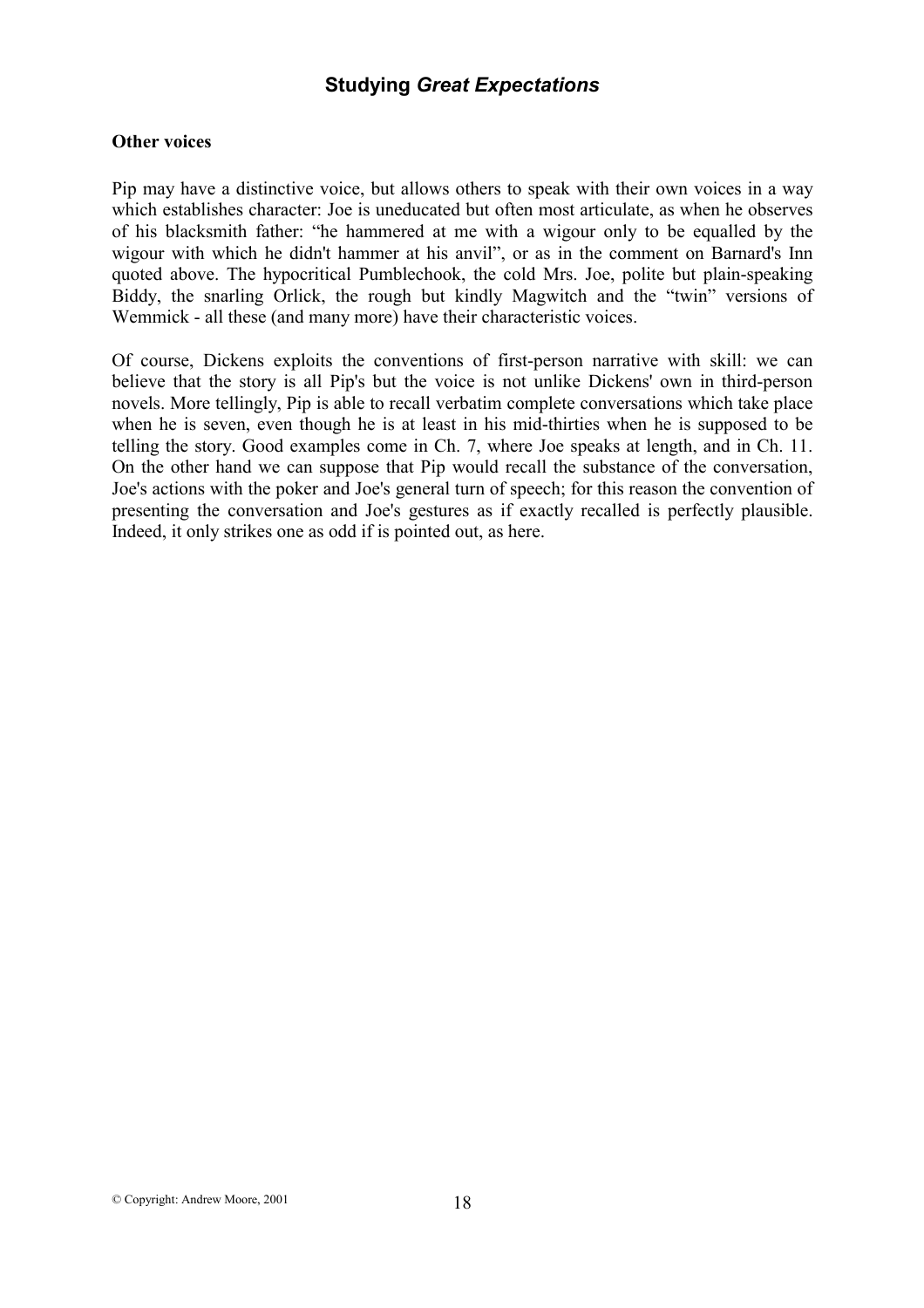### **Characters**

In the novel we meet a great range of characters. It is not possible to comment at length on all of them, but you should be able to answer questions on the principal characters, and their relationships. Remember to write about a character's depiction in the whole novel (use the plan above; pp. 3 and 4). Do not write about the early chapters only.

### **Pip**

So much has been said about Pip in the sections on themes and the narrative voice, that little more is needed here. Pip is shown both through his own portrayal of his younger self, and in his relationship with others. In outline, he is, at the start of the novel, a kind and intelligent child, who lacks formal learning but is aware of the humbug of Pumblechook and Mrs. Joe. He sees Joe's goodness, but mistakes his simplicity for lack of wisdom. His ambition at this time is to avoid "Tickler" and in due course to become Joe's apprentice. His introduction to Satis House gives him a glimpse of another world, to which he is anxious to gain access socially. Its unattainability is embodied in Estella. He becomes unhappy with his lot and only remains at the forge because Joe is so good to him.

The discovery of his "expectations" seems to give Pip reason for his shame at his origins, and he is swift to place some distance between himself and his home village. He retains his fondness for Joe, but cannot admit it openly, and is embarrassed by Joe in London. Pip confirms his snobbery by keeping a servant and joining the "Finches of the Grove". He exceeds his income and leads the impoverished Herbert into extravagance. His smugness is shattered by the discovery that Magwitch is his patron; he has supposed himself to be part of a grand design, leading to marriage with Estella.

His treatment of Magwitch is at first unpleasant, but he softens as he realizes what the man has risked to see him. He still dislikes him, however. Magwitch's account of his hard life brings more sympathy, and Pip begins to like his "uncle" by degrees. When the man falls ill, this turns to genuine affection, which issues in practical comfort. Pip has become a much better man. He recognizes how ungrateful he has been to Joe and is reconciled to him, first when Joe cares for him in London, and later when he returns to the forge on Joe's weddingday. Pip atones for his past errors by hard work abroad, but is resigned to a life of bachelorhood: his earlier notion of marrying Biddy would have been a mistake, and he is thankful he did not make the proposal, as Joe would have doubtless given way to Pip. He can only ever marry one person, Estella: without her, he is better single. When she is softened and humbled by her own harsh lessons in life, she may be able to accept him.

The novel's revised and ambiguous ending suggests that she and Pip will stay together. This outline does little justice to a subtle and complex portrait; we know Pip as fully as we might know many a real person. We also discover how the adult Pip judges his earlier conduct for good or ill. He is an attractive character, but foolish in youth. His honesty as narrator is such that he leaves no stone unturned in presenting the case against himself.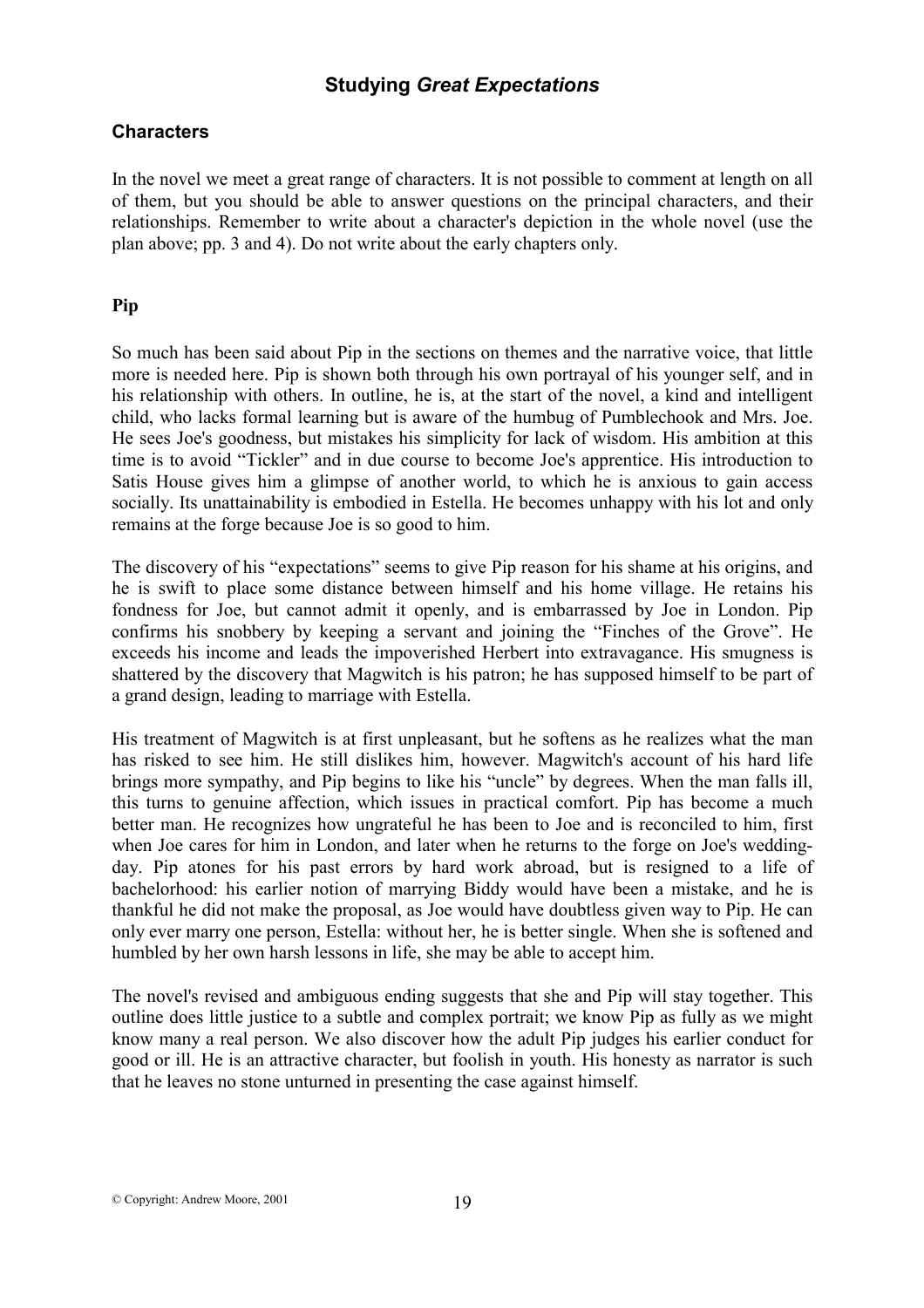### **Joe Gargery**

While it suits the plot for Pip's protector to be a blacksmith (he has the means to remove the convict's leg-iron) it also seems a fitting occupation for the man Dickens wishes to depict. The job is hard and requires skill, yet no formal learning, so Joe seems a fool to those around him. We forgive the child, Pip, but Mrs. Joe and Pumblechook by turns patronize Joe and ignore him. Miss Havisham, a shrewder judge, seems to see what Joe is really like, in spite of his awkwardness, when she signs Pip's indentures. Joe becomes self-conscious and tonguetied in unfamiliar surroundings, yet is not without eloquence. This does not appear in his intended epitaph for his father ("Whatsume'er the failings on his part, Remember reader he were that good in his hart"), but in his earlier comment about his hammering and his remark about keeping a pig in Barnard's inn (both quoted above).

Joe appears to be a poor scholar, but Biddy's patience succeeds where Pip has failed, and he learns to read and write. The physical strength of blacksmiths is proverbial (so much so that Pip's rowing tutor almost loses his pupil by saying Pip has the arm of a blacksmith) and Joe conforms perfectly to this idea. Orlick, himself a big man, is knocked down by Joe "as if he had been of no more account than the pale young gentleman", and Pip knows of no-one who could stand up long against Joe, although Joe is not at all aggressive. In defending (as he thinks) Pip's interests before Jaggers, he becomes menacing but Jaggers swiftly placates him. But Joe is typically a gentle giant. He does what he can to protect Pip from "Tickler", but sees that too much interference will lead to more trouble later. The reader is amused by the picture of Mrs. Joe's constant assaults upon this great man, who never retaliates, for fear of becoming like his bullying father.

Joe's great size is a metaphor for his moral stature. He knows what he can do well in life and does it. He sees what is wrong with Pip's fantasy existence in London long before Pip does. He is always faithful to Pip, but for long allows Pumblechook to take credit due to him. (Pumblechook is, in the composition of the novel, the character most clearly contrasted with Joe, or depicted as his opposite; we note similar structural pairings in Estella and Biddy, Magwitch and Miss Havisham and so on.)

Though Joe (in Chapter 27) tells Pip he will never see him again out of his forge and his working-clothes, he is man enough to go once more to London when Pip is ill and in danger of prison. His money, earned by honest toil, pays off the immediate debt. Joe wants no thanks and is embarrassed when Pip alludes to it: he does not give the matter a second thought, just as there is no question whether he will take time off from his business (and so lose income) to look after his friend. Both the older Pip who tells the story and Biddy, at the time of the events narrated, point the reader to Joe's virtues. There are touches of sentimentality in the depiction of this honest, simple but deep character; but they are only touches, and Pip, remember, aware of his earlier ingratitude to Joe, can be excused for indulging them. The portrayal of Joe is convincing and very moving.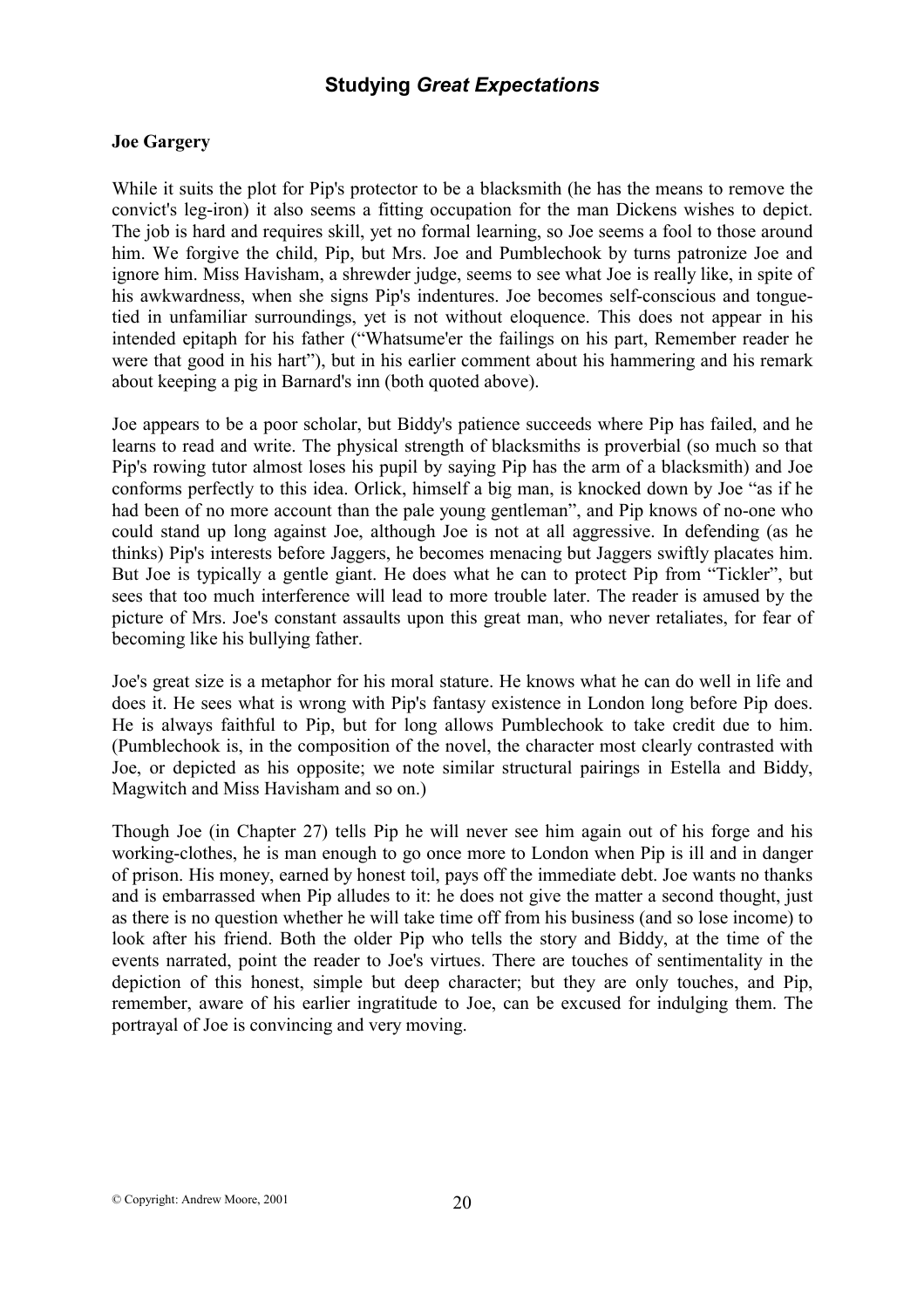### **Magwitch and Miss Havisham**

These two are as far apart socially as can be imagined, and never meet in the course of the novel. From the start they, their worlds, and how he thinks of them are contrasted in his narrative by Pip, yet he often thinks of them together. They are linked in that both are the dupes of Compeyson, and each responds to his cruelty in the same way, adopting a child and trying to influence the child's upbringing.

Of the two, Magwitch would seem much the better as benefactor. Miss Havisham's disappointment in love is great, but her attempt to lay waste all around her is a terrible mistake: she suffers from it more than anyone else, and her power to destroy does not go beyond Satis; more to the point, Compeyson does not deserve such a magnificent gesture, and the desire to be revenged on an entire sex is immoral: Compeyson may not be unique in his treachery, but he is far from typical of all men. Moreover, Estella may cause some suffering but those who love her have not necessarily deserved it. Drummle, the chosen victim, is, as Pip sees, not capable of suffering the pains of true love, while Jaggers fears he may have more strength for a contest of wills than Estella. Finally, the corruption of a child to be the agent of this revenge is immoral.

Miss Havisham's injury is great, but her reaction insane and disproportionate. Yet apart from this she seems a clever and civilized woman. She sees through her flatterers, becomes as fond of Pip is she is capable of liking any boy, treats Joe with courtesy, shuts out Pumblechook and helps Herbert financially, while offering help to Pip, which he declines. She realizes early on that Pip thinks her to be his benefactor, and knows enough from Jaggers to let him continue in the delusion. It is his error, but she as an older person might easily put him right; yet it suits her not to do so.

When she is confronted by Pip with the enormity of her actions she explains but does not seek to excuse her conduct, before asking for his forgiveness. The fire (from which she never fully recovers, as Joe tells Pip; Ch. 57) symbolizes her moral cleansing: it drives out the beetles and spiders and destroys the faded bridal dress which represents (for her as much as for the reader) her imprisonment in the past; now she can ask for the forgiveness, which Pip is more than ready to give her, as his parting gesture shows.

She and Magwitch strike the young Pip as beings from another world. In both cases the characters' strangeness is suggested by bizarre details of dress and appearance, and by their surroundings, Magwitch in the churchyard, Miss Havisham amid her faded wedding finery. Unlike her, Magwitch rapidly vanishes from Pip's life, though he haunts his memory. Magwitch is a simple man, but having at length understood how Compeyson has used him has a simple desire for vengeance. His desire for revenge seems not so much selfish as motivated by an urge to punish the evildoer. Magwitch looks like a brute, as the young Pip notes, and Compeyson's lawyer exploits this when they are tried. He is strong and capable of violence, as Compeyson's scar shows, but he is not habitually violent. Given his background, he is as decent as could be expected; his conduct towards Molly and their child is exemplary. He is too simple to see that he might harm Pip by giving him his "great expectations". Though he wants to hit back at those who have harmed him, he genuinely wants to promote the interests of the child who helped him on the marshes, and reminded him of his lost daughter. Magwitch is happy to see his "gentleman", fearless of his sentence, and finally comforted to know Estella lives.

© Copyright: Andrew Moore, 2001 21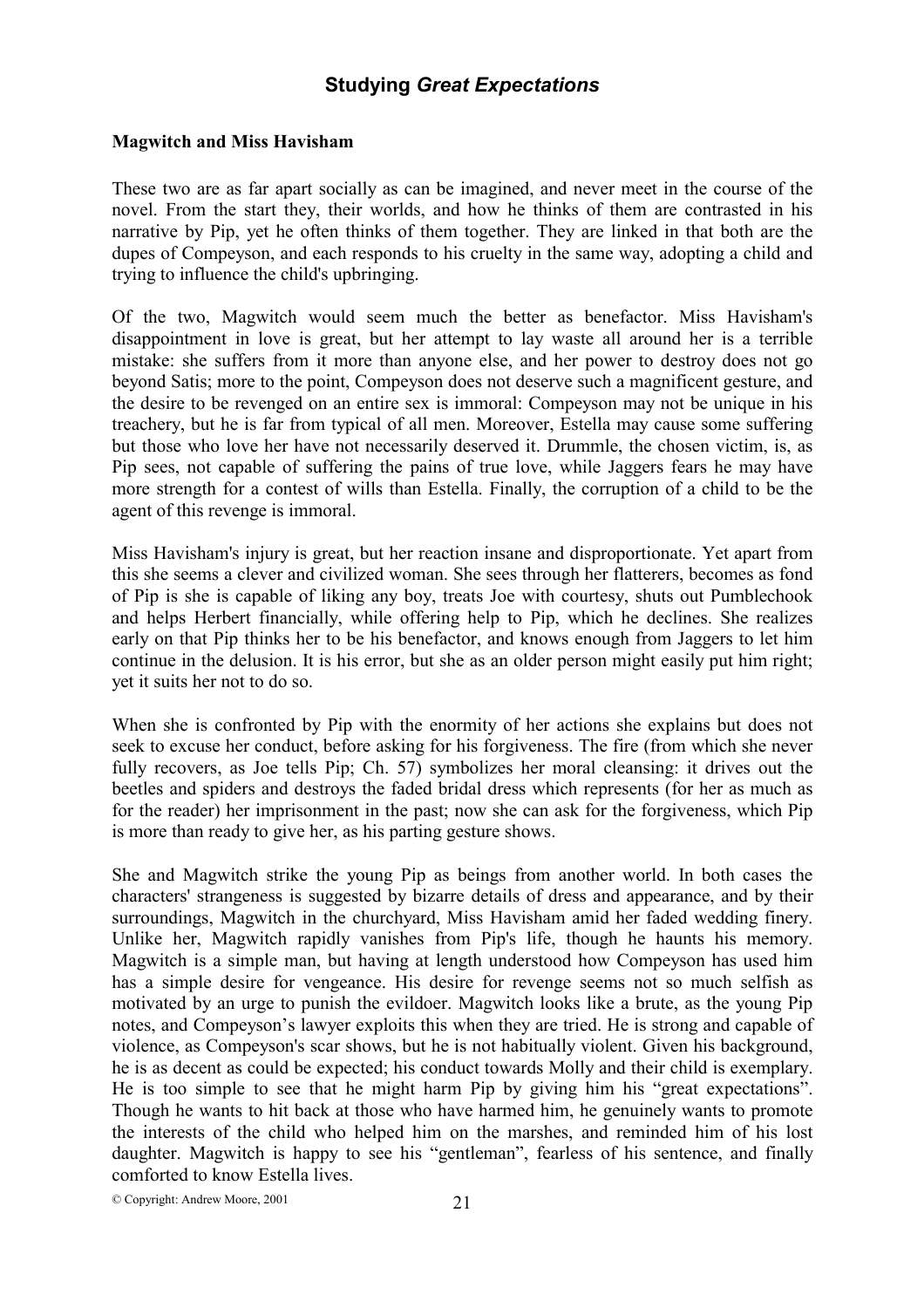### **Estella and Biddy**

Apart from Clara, whom Pip does not meet until late in the novel, Biddy and Estella are the only young women Pip seems to know. He considers both as possible partners, but for very different motives. At first, it seems that, in her circumstances and background, Biddy is much the more suitable, but it becomes clear eventually that Estella's experience almost exactly matches Pip's own. Biddy, like Joe, is somewhat idealized. She is also used rather schematically for purposes of contrast with Estella. For much of the novel she almost serves as the voice of Pip's conscience, and certainly she expresses the reader's view against Pip's false judgements.

Biddy is a village girl, slightly older than Pip, like him an orphan and "brought up by hand". While she lives with her grandmother, she is industrious but unkempt. When she comes to the forge, she quickly becomes clean and tidy. She is presented to the reader as a pretty and obliging girl. For this Pip likes her, but she cannot exercise the power over him of the haughty and distant Estella. "She was not beautiful - she was common and could not be like Estella - but she was pleasant and wholesome." Pip adds that her eyes "were very pretty and very good". As Biddy is literally near to Pip in the house, so she is metaphorically. She begins as his teacher and becomes his confidante. "I shall always tell you everything," says Pip (Ch. 17). He asks her advice concerning Estella and being a gentleman, and considers how he "might even have grown up to keep company" with her. It does not occur to him that Biddy might love him, nor that he is patronizing her.

Though she is "not over-particular" for herself, she does stand up for Joe, when Pip suggests a scheme for his education and "improvement" (Chapter 19). Biddy is remarkable for her ability to learn everything - a virtue arising from her disadvantaged start in life. As well as acquiring housekeeping skills and basic literacy, she is "theoretically as good a blacksmith" as Pip in his apprenticeship. When she comes to the forge, she quickly alters its domestic character. She is a tender nurse for Mrs. Joe, whose death, though it at first takes her from the forge (a single woman could not live alone with a man to whom she is not married), ultimately enables her to marry Joe.

Biddy makes good use of every opportunity to better herself, and achieves a typical and respectable progress, rising from the ragged orphan we first meet, to an educated woman, village schoolmistress, model housewife and mother, married to a respectable craftsman of reasonable means. This would be as much as any woman of the village could reasonably hope for, and Biddy is more than happy with her lot. Her ambitions are modest, but she achieves them; they are contrasted with the impossible longings of Pip.

Biddy is warm as the forge she makes her home, but Estella is as cold as her adoptive home at Satis. Dickens' educated readers would know the meaning of her name though the young Pip, who knows no Latin, makes the comparison for himself, as her light comes "along the dark passage like a star". Like a star, she is cold and distant; like a star she is a point by which Pip steers the course of his life. She signals her haughtiness in her addressing Pip repeatedly as "boy" and ridiculing his speech and "thick boots". The one show of affection, when she allows Pip to kiss her, is a reward for his knocking down Herbert.

© Copyright: Andrew Moore, 2001 22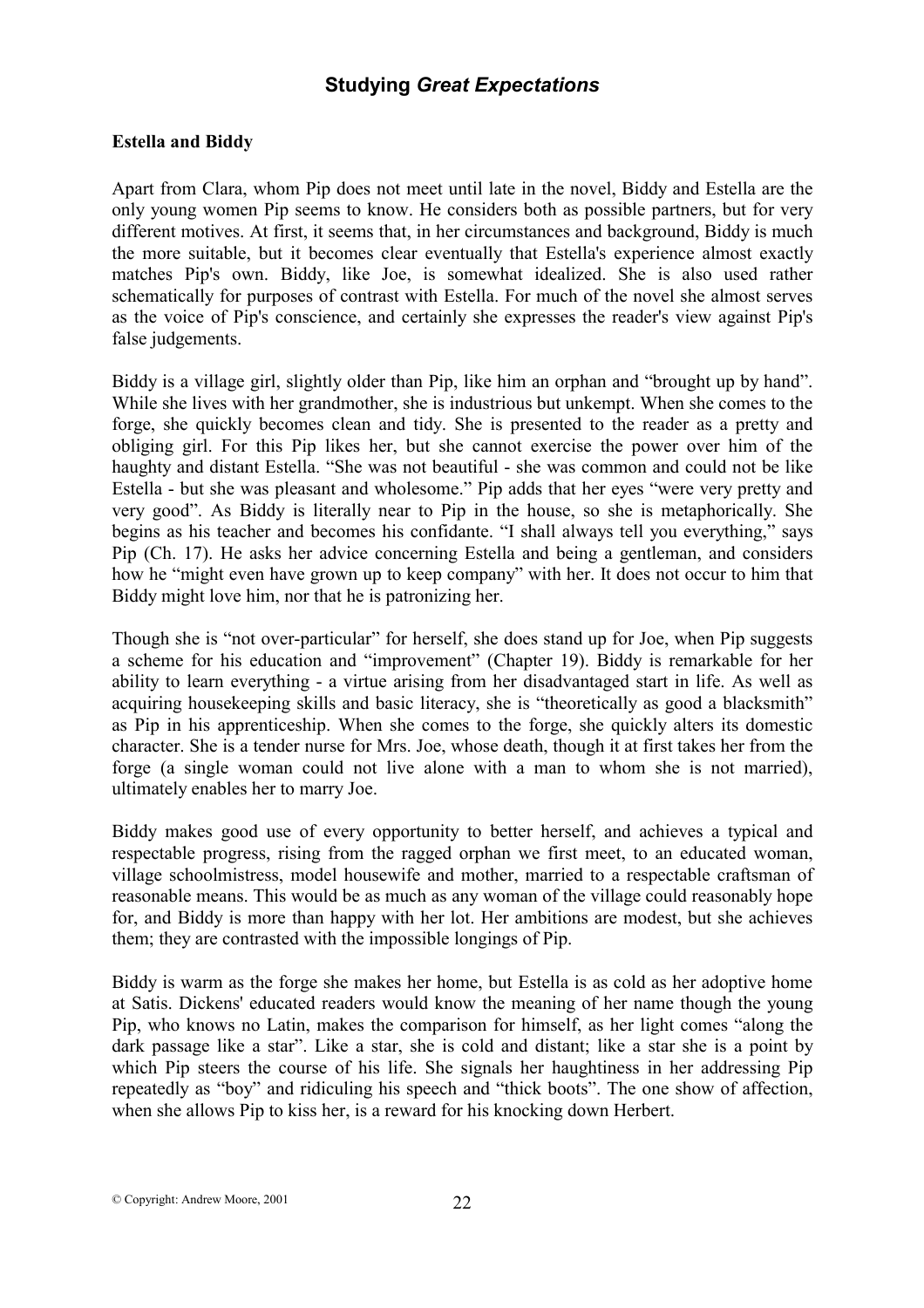Even Miss Havisham, having brought her up to be proud and insulting, is alarmed by her own creation as she reproaches Estella for being cold to her (Ch. 38). When Estella goes to Richmond, she makes Pip her friend and confidant; she likes him and wishes to spare him the torment she intends for others.

She does not think it possible that she will ever love, and so does not ever entertain the idea of Pip's courtship; as a friend she repeatedly warns him off. We regard a woman without feeling, who torments others, with disapproval, but Estella is not a selfish femme fatale. Her defective emotions are the result of Miss Havisham's cruel experiment. Estella has obeyed her adoptive mother perfectly. And Estella is always honest about herself with Pip. The Estella of the final chapter, chastened by her experience of marriage to Drummle, seems at last prepared to admit Pip to a closer relationship, the course of which is left open to the reader's guesses.

Estella, like the convict, is present to Pip, even when absent (which is much of the time). She is forever in his thoughts, the source of his obsessive desire to be a gentleman. Biddy suggests that she does not deserve Pip's love. In fact, given that she is outwardly cold and haughty, Dickens makes her surprisingly sympathetic; we do not feel that Pip is simply wrong to love her. This is partly due to the fact that she, like Pip, is the victim of another person's grand scheme. It is also partly due to her true origins, which Pip discovers and divulges only to Jaggers and Wemmick: her parents are the lowest of the low, socially, and yet she has risen to the pinnacle of elegant society. The warmth with which Pip tells Magwitch of his lost daughter is surely shared by the reader.

### **Herbert Pocket**

Herbert, like Biddy, is somewhat idealized in Dickens' portrayal. He is, like Biddy, deferential and considerate. When we meet him, he is seeking employment, and "looking about him" for an opening. In this he seems rather ineffectual (perhaps he is not pushy enough) but given the opening in Clarriker's House (note that here Pip becomes the anonymous benefactor) Herbert works with great industry, and fulfils the Victorian dream: a little capital creates a business, trading in the east, which eventually brings moderate wealth to Herbert and to Pip. Herbert's courtship of Clara is a conveniently ideal relationship against which to judge Pip's problems with Estella, and Clara is somewhat of a cliché, with her mild manners and her tyrannical father, who dies at just the right time. Herbert is important to the plot, as a link with Miss Havisham and Pip's past, in his loyally helping Pip with Magwitch, and in his rescuing Pip from Orlick. In London he becomes Pip's intimate confidant, as Biddy has been hitherto.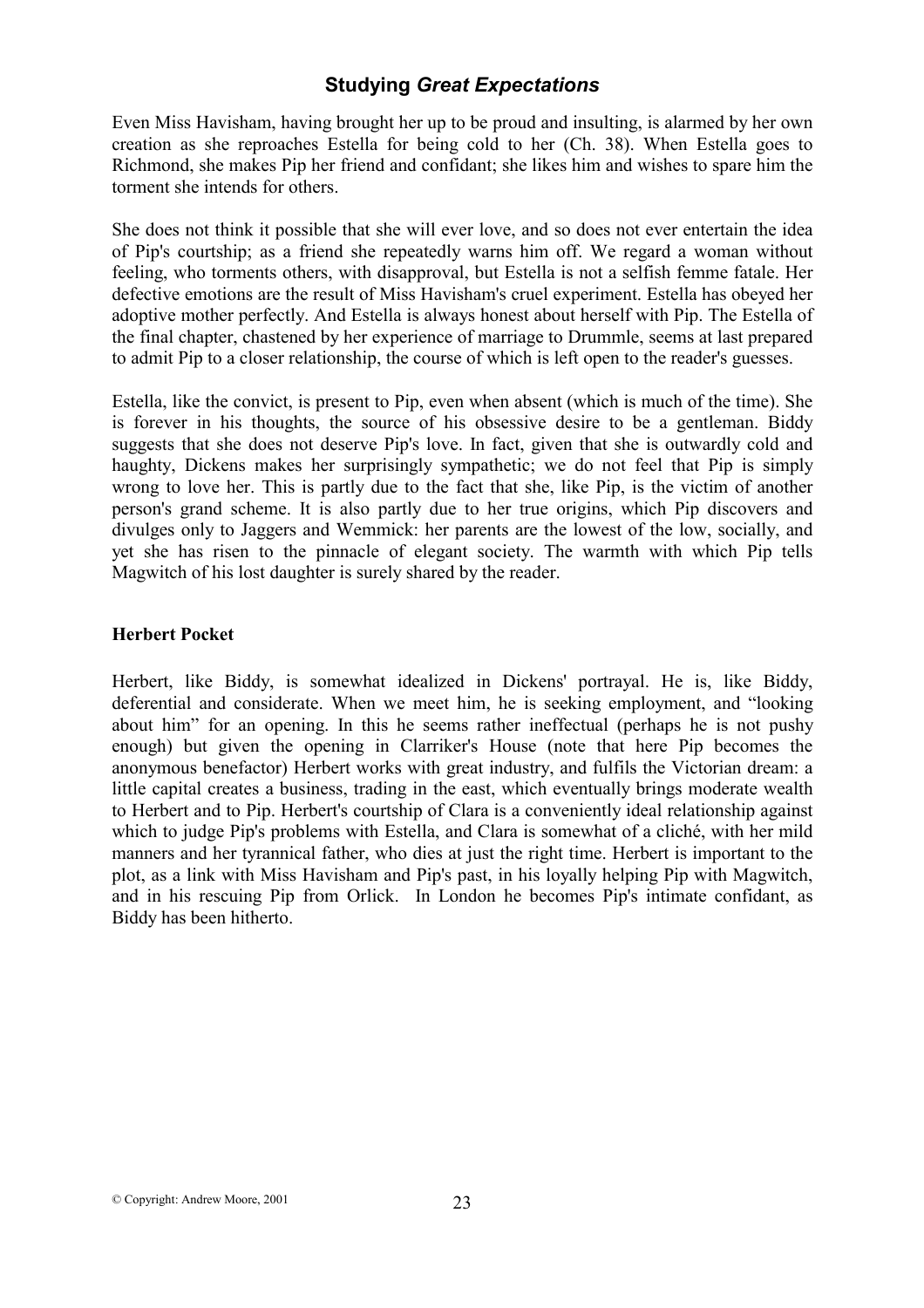### **Other characters**

Though you are unlikely to have to write about any other characters on their own, you may need to comment on them in terms of their relationships with Pip, or with others. You may also have to answer a question about a group of characters, such as the women in the novel, or the people from Pip's village.

### **Mrs. Joe**

Mrs. Joe is somewhat of a caricature: even Joe, her husband, admits that she is rather bony and red-faced. She is a busy housewife, but her exertions are made it seems mainly to satisfy her own inflated notions of her status, to make Pip and Joe suffer, and to seek credit for bringing Pip up "by hand". Her presence makes the forge a less welcome place.

Her sharp tongue provokes an apt comment from Orlick, and indirectly leads to her injury at his hand, and early death. In terms of the plot, she brings Joe together with both Pip and Biddy, before obligingly dying. She is not much missed.

### **Mr. Pumblechook**

Mrs Joe's great ally is Pumblechook. He is a perfect specimen of humbug: when Pip is a child he speaks of the wickedness of the young, ignoring Pip and Joe; when Pip becomes a local celebrity, he promotes his own reputation by claiming to have been Pip's earliest benefactor and "founder of his fortunes" (the unspoken reason being his introduction of Pip to Miss Havisham). In bringing Pip to Satis, he is pursuing his own gain, and exercising his nosiness. He spends (with Mrs. Joe) a large part of Pip's premium on a dinner (as earlier he gives the sergeant the wine meant to be Mrs. Joe's present). When, perhaps unwisely, Pip snubs him, Pumblechook takes offence at this proof of his "ingratitude". It is surprising how many people this "windy donkey" takes in, but Miss Havisham is not one of them: Estella is not to admit him to Satis.

Pumblechook prefers his own invention to the truth: he explains how Magwitch robbed the forge and endorses Pip's fantastic description of Satis House. Pip, as narrator, generally resists the temptation to judge others than himself, but Pumblechook is almost always introduced with some such term as "cheat" or "hypocrite". He also irritates Pip by such actions as ruffling his hair (as a child), shaking his hand repeatedly and even adjusting his mourning headdress at Mrs. Joe's funeral.

Other characters from the village that deserve comment are Trabb's boy and Dolge Orlick.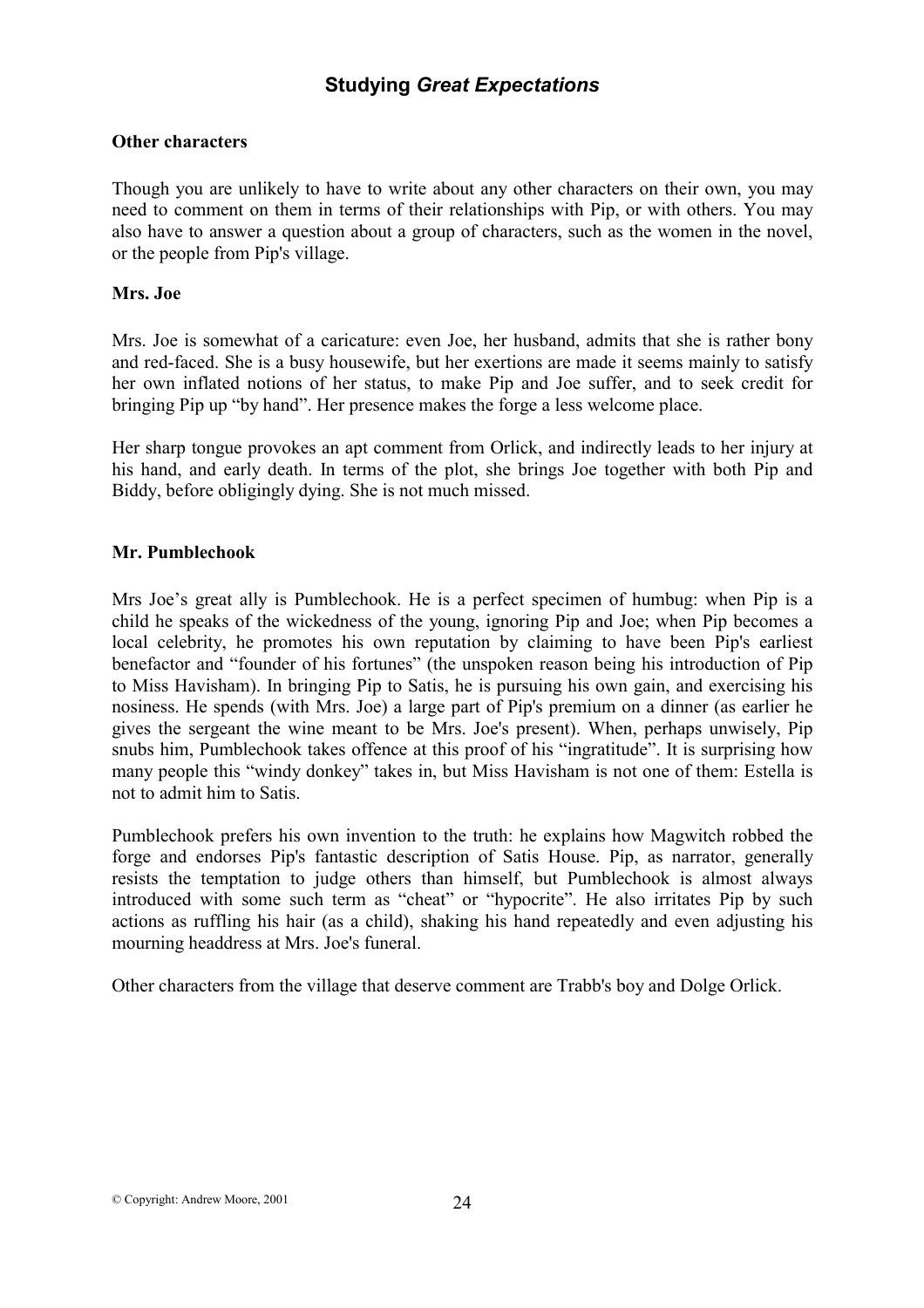### **Trabb's boy**

Trabb abuses the boy for his slowness in serving Pip. When Pip returns to the village, he is publicly humiliated by a bizarre performance in which the boy suggests that Pip thinks himself too superior to recognize ordinary people. Pip writes to Mr. Trabb about this, but we have no idea what action Trabb takes. The same boy later helps Herbert rescue Pip from Orlick. He is happy to be rewarded by Pip, but Pip's apology for having previously "an ill opinion" of him makes no impression.

### **"Dolge" Orlick**

Pip tells us early on that Orlick claims to be called Dolge, but suggests that this is not possible. Orlick is simply villainous, and goes from bad to worse. He is evidently a competent enough labourer for Joe to employ him. He knows that Pip dislikes him for his attentions to Biddy, and he is dismissed from Miss Havisham's service on Pip's advice. It is natural that Compeyson should use him; in return for which services, he writes out the note with which Orlick lures Pip to the lime-kiln. Orlick's final crime is the robbery of Pumblechook's premises, for which he is jailed (tying up a loose end in the plot). Pip suspects that he may be guilty of the attack on his sister, but the reader is maybe misled by the reappearance of the leg-iron at the scene of the attack. Perhaps the only action of Orlick's that Pip approves is his stuffing Pumblechook's mouth with flowering annuals.

#### **Other village characters**

Other characters in the village are:

- Mr. Wopsle, who is vain but harmless: as the church is not "open" to him (he is of the wrong class and has not been to university), he becomes Mr. Waldengarver, an actor, who begins as Hamlet, and descends to minor rôles;
- Mr. Hubble, notable for his long legs and remark about the young ("Naterally wicious"), and his wife;
- Mr. Wopsle's great aunt (Biddy's grandmother; introduced briefly in Ch. 7, and at more length in Ch. 10), and
- Mr. Trabb, another pompous type, but less so than Pumblechook.

To the village come the sergeant and the troop of soldiers (Chapters. 4 and 5) and Magwitch's envoy with the file (Ch. 10).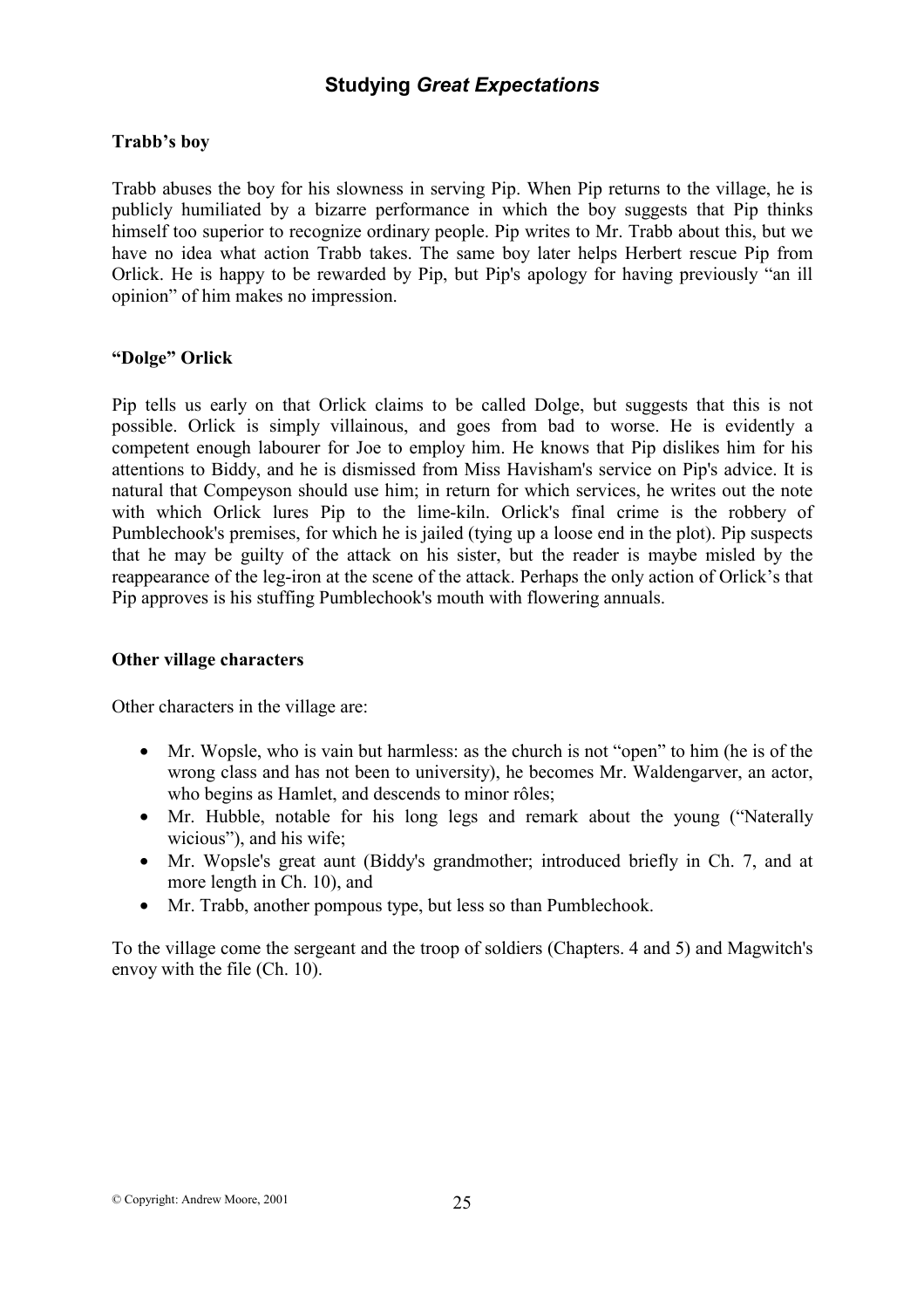### **The flatterers**

At Satis House, Pip sees Miss Havisham's flatterers: Sarah Pocket, Georgiana, Camilla and Cousin Raymond ("Mr. Camilla"). Though they have individual peculiarities, they are branded together by Pip as "toadies and humbugs", each pretending not to know the others are "toadies and humbugs". Pip's detailed account of their conversation is at odds with his confusion as to who is who: they are not memorable, but typify the greedy relatives hoping for a legacy. They are contrasted with Herbert's father, who asks for nothing but is rewarded because of Pip's account of him, with a "cool four thousand". Joe tells Pip also (Ch. 57) of Miss Havisham's humorous treatment of the "toadies" in her will: twenty pounds to Georgiana, twenty-five to Sarah to buy pills for her wind, and five pounds for "Mrs. Camels" to buy rushlights to keep her spirits up in the night.

### **Mr. Jaggers**

Mr. Jaggers appears at Satis House and again in the village inn, before Pip goes to London, but it is there that he comes to know him properly. Jaggers is self-possessed and seems to have no feelings. He is severe on his clients, and has a reputation so fearful that he boasts of never locking his valuables away: no one will dare rob him. Jaggers lives alone with his housekeeper, Molly, but is sociable on occasion. He is fascinated by Drummle (he does not really "like" him, of course) and enjoys ridiculing Wopsle for his assumption that a murder suspect is guilty. He tries to give the impression that he knows everything but admits nothing, a professional tactic he has carried over into his personal life. Once only does Pip surprise him, as he pieces together the whole of Estella's story (Chapter 51).

Though he rarely allows himself to indulge his feelings, Jaggers does not lack humanity: his provision for Estella, and his dealings with Molly and Magwitch show him in a good light. Like many Dickens characters, he is identified by habitual actions: he is fastidious in washing his hands (as if metaphorically washing off the dirt of crime) but is chiefly marked out by his habit of biting his finger as he speaks.

### **Mr. Wemmick**

His clerk, Wemmick, is as severe as his master at work: his face is expressionless, though he speaks freely enough to Pip. At home, at Walworth, he is a wholly different person, kind and caring, delighting his "aged parent" with the drawbridge, the cannon and the ornamental lake. Jaggers respects his privacy and knows nothing of Walworth. Pip remarks on how Wemmick's mouth, which he likens to a letterbox, gradually relaxes as he walks home; having seen Wemmick several times at home, he writes as if he were twins: a kind twin at Walworth, a severe twin at Little Britain. Wemmick is aware of this, and makes a rule of it: when Pip asks for his help in Herbert's behalf, Wemmick (in the office) appears to refuse, but suggests that Pip ask him again at home; when Pip does this, the help is given at once. Wemmick, like Herbert, has a sweetheart whom he eventually marries, though Pip (as best man) and Wemmick's father are the only guests. His bride, Miss Skiffins, barely exists as a character in the novel, other than to show Wemmick's human side, but her brother, an accountant, finds the merchant, Clarriker, who becomes Herbert's partner.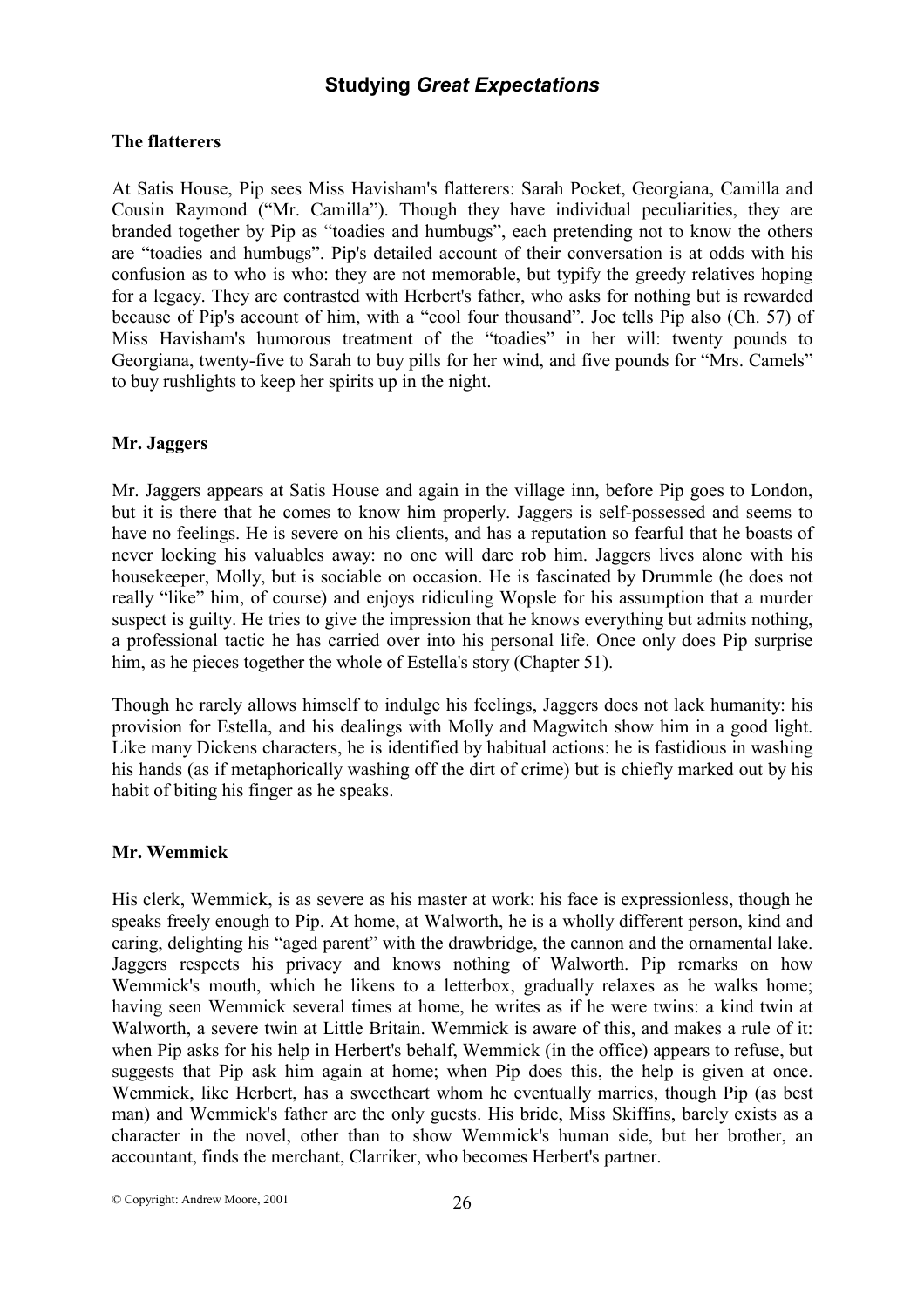### **The Pockets**

Matthew Pocket and his family live in Hammersmith. Mr. Pocket is an impractical man of integrity and patience; he is burdened by a foolish wife and many children. Mrs. Pocket believes herself to be a great lady who has married beneath her. She is "highly ornamental, but perfectly helpless and useless". Pip notes that the servants are more in charge than the Pockets; unfortunately, the servants are lazy and irresponsible: the cook, for example, drinks and steals butter to sell. A "toady neighbour" (Mrs. Coiler) supports Mrs. Pocket in her vain belief that she requires "so much luxury and elegance".

#### **Startop and Drummle**

At Hammersmith, Pip first meets Startop and Bentley Drummle. Startop is a rather mild character, from whom Drummle borrows money. He is loyal and honourable and helps Pip and Herbert in their attempt to smuggle Magwitch out of the country. Drummle is far more important: he is a conventional snob, proud of himself and his origins and wholly contemptuous of Pip. He is "next heir but one to a baronetcy", heavily built, sulky, idle and stupid. Pip at once takes a dislike to him, which is returned in full. Jaggers remarks on Drummle's stubbornness and persistence, which duly enable him to be Estella's chosen husband and victim. Though Pip dislikes Drummle, he has a horror of his seeing Joe and ridiculing him. Pip and Drummle quarrel spectacularly about Estella at the "Grove". Drummle typifies perfectly the world that Pip is so anxious to enter. Drummle's death, as well as being convenient for the novel's plot is a kind of poetic justice: he dies in an accident "consequent on his ill-treatment of a horse".

### **Bill Barley and Clara**

At Chinks's Basin, Pip meets Clara. Her motherly landlady, Mrs. Whimple, looks after her. Both make the briefest of appearances, but are eclipsed by the comic figure of Bill Barley, Clara's father. He is never seen by Pip, but is heard walking in the room overhead, and singing aloud. The chief joke about Barley is his consumption of vast quantities of food and drink. He keeps all the provisions in his room and measures out tiny portions for Clara (including a tot of rum, which Herbert drinks for her!) and vast meals for himself, which Clara must cook. Part of Clara's attraction to Herbert is that she has only one living relation (and he will not live long): unlike Herbert, she has no family to worry about.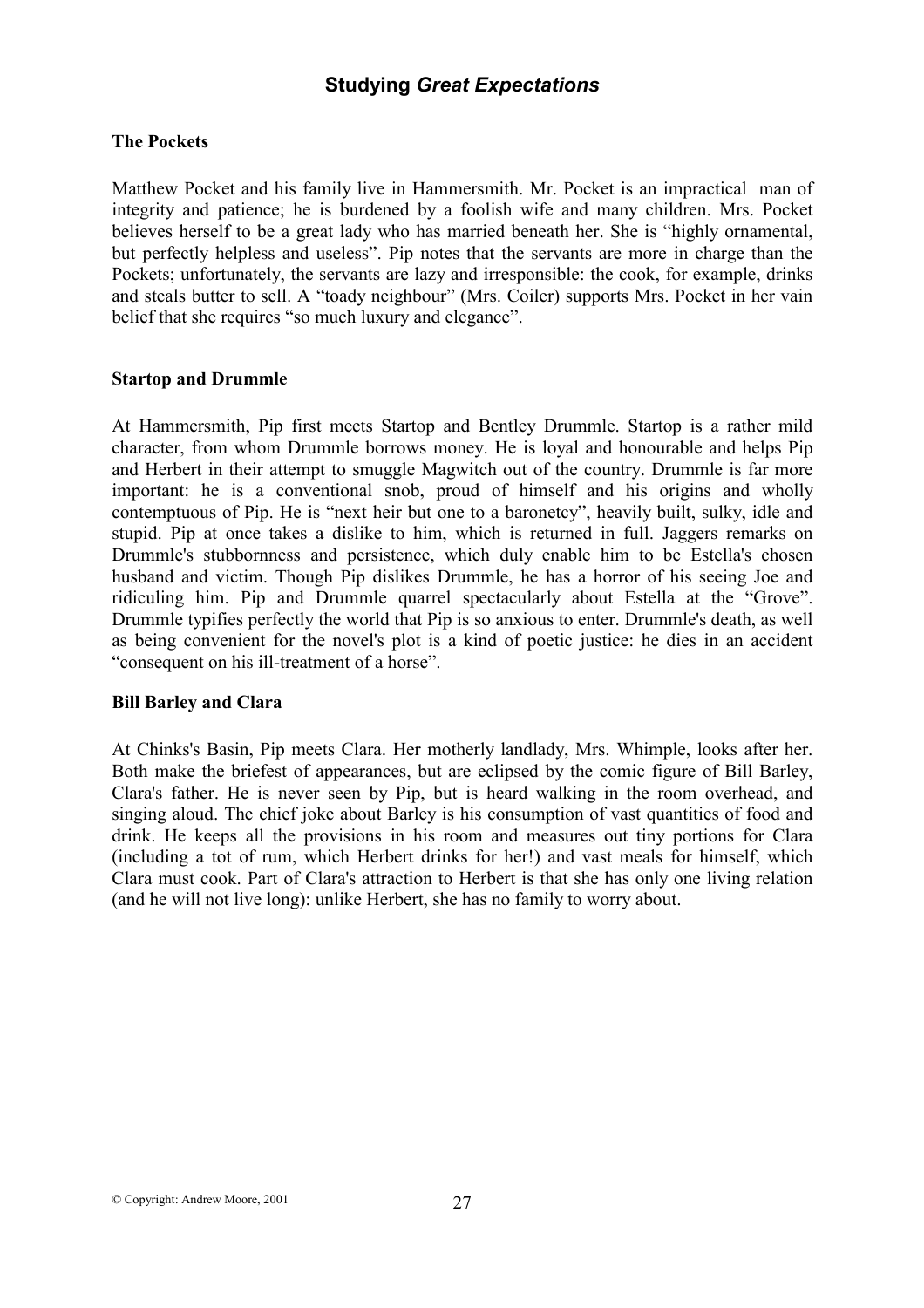### **Time in the novel**

We are fortunate in having Dickens' own calculations of his characters' ages in the latter part of the novel. These clarify the information (much of it, but incomplete) in the text.

Pip is about seven at the beginning of the story. He would be apprenticed at fourteen and goes to London at about eighteen. He comes of age in Chapter 36 (we learn that Herbert is eight months older and that Pip's birthday is in November), and is twenty-three in the final part of the novel, save for the last chapter which is eleven years later. In each of the novel's three parts, except Chapter 59, time passes more slowly, or, to state this another way, the narrative is more detailed.

Estella is of Pip's age but in her early teens seems much older; Magwitch is initially attracted to Pip because he supposes him to be of his lost child's age. When Pip is twenty-three, Magwitch is sixty; Compeyson, fifty-two or fifty-three; Miss Havisham, fifty-six; Biddy, twenty-four or twenty-five; Joe, forty-five; Jaggers, fifty-five, and Wemmick near fifty. Miss Havisham's engagement to Compeyson takes place thirty-years before this time (Herbert tells the eighteen year-old Pip, in Chapter 22, that this took place "five-and-twenty years ago").

The novel begins some time around 1810 (*Great Expectations* was published in 1861). We cannot date the action precisely, but such things as the mode of transport indicate a fairly early time (there is no reference to railways, for example).

Three exact dates can be given, however. In Chapter 40, Pip refers to Mary Shelley's Frankenstein and in Chapter 46 he learns how to "shoot" the Old London Bridge. Shelley's novel was published in 1818, while the bridge was demolished in 1831. In both chapters, Pip is twenty-three; the novel begins fourteen years earlier.

And in Chapter 36 (Pip's coming of age) Wemmick refers to Waterloo Bridge (built 1817). Thus the earliest date for the first meeting with Magwitch is 1805, and the latest date 1817.

The paddle steamers in Chapter 54 (propellers were introduced in the late 1830s) again suggest the late 1820s for this part of the novel. One inconsistency is Magwitch's sentence of death: the last returned transport to hang did so in 1810, though the offence remained a capital one in theory until 1835.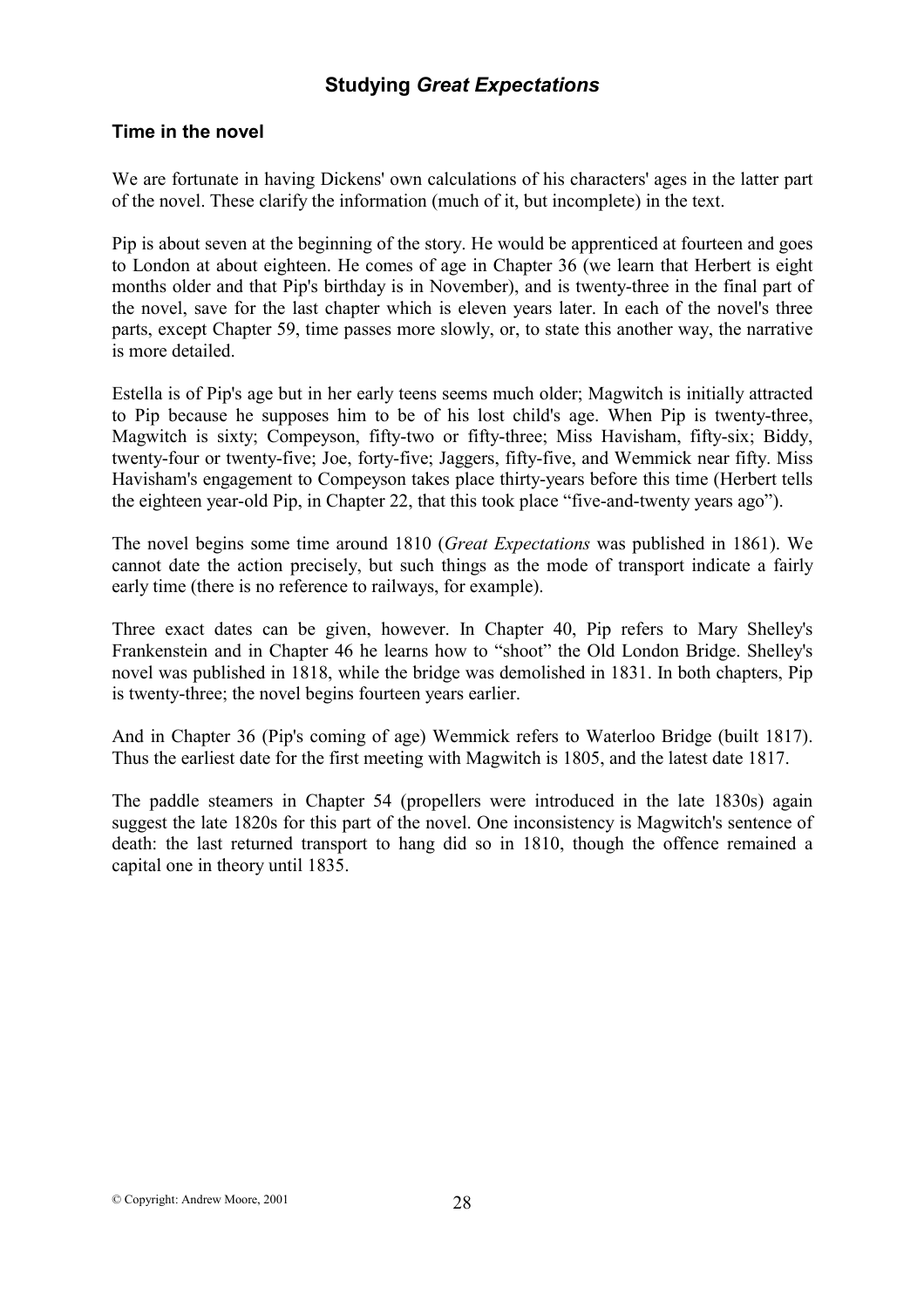### **Places in the novel**

The novel opens in the low-lying peninsula of "marsh country" between the Thames and Medway estuaries in Kent, east of London. Dickens seems to have combined the features of several of the small villages here. In the churchyard of Cooling were the graves of twelve small brothers and sisters buried together, like Pip's family. The nearby town - in which are Satis House, the Blue Boar and Mr. Pumblechook's business - is not named in the novel but is almost certainly based on Rochester (it has a cathedral; see Ch. 49). The "old Battery" was at Cliffe, overlooking the Thames. The Hulk (Chapter. 5) appears to lie on the Thames (although two hours walking might enable the party to cross to the Medway shore); in reality the Hulks were kept on the Medway at Upnor.

The places in London can mostly be found on a good map.

- Little Britain runs past St. Bart's Hospital, between Smithfield Market and the Barbican; from here Jaggers would ride (or walk) less than two miles home to Gerrard St., Soho (between Wardour St. and Cambridge Circus).
- Barnard's Inn, an ancient Inn of Chancery once attached to Gray's Inn, had ceased to have any legal character by the time of the novel; in 1892 it became a school. It is a short walk from Little Britain, as we read in Ch. 20.
- Later (between Chapters. 38 and 39) Pip and Herbert move to Garden Court, in the Temple, by the Thames.
- The Pockets live in Hammersmith, several miles west of London; their house also overlooks the river.
- Walworth is south of the river, about two miles from the City.
- Mill Pond Bank appears to be in what is now Docklands, perhaps on the Isle of Dogs. Richmond (Mrs. Brandley's) is in Surrey, several miles upstream and south-west of Hammersmith (through which Estella's coach passes in Ch. 33).
- The Hummums was in Covent Garden, on the corner of Russell St.; it stood on the site of a Turkish-bath-house, from which it took its name.

Many of the London locations are in the area of the law courts, close to Newgate prison: this is plausible, given the occupation of Pip's guardian, who has been chosen because he is the only lawyer Magwitch knows in England; but it enables Dickens to confront Pip with frequent reminders of his convict and of the process of law. Similarly, there are many river locations: partly this is made necessary by the plot; that Pip, a good waterman, should try to smuggle Magwitch aboard a steamer is most likely. But again it allows the river as a symbol or metaphor for experience to figure prominently. The same river links Estella at Richmond, the Pockets at Hammersmith, Pip at the Temple and the village in the marsh country.

Satis House is a perfect reflection of Miss Havisham's living death: the once-luxurious house has been allowed to decay around her. The brewery is disused and the wind seems to blow colder there; the barrels are rotting and Pip thinks he sees Miss Havisham hanging from a beam. Inside, all daylight is excluded (Pip imagines it would "have struck" Miss Havisham "to dust") and candles are lit. It is a place of darkness, of decay, of fungus and of spiders. Pip likens Miss Havisham's wedding-dress to grave-clothes and her veil to a shroud. This decay continues throughout her last years; on her death, the house is pulled down. The site, for years, is not built on again, because Estella has resisted this; she revisits it in the final chapter because she has at last allowed the site to be developed.